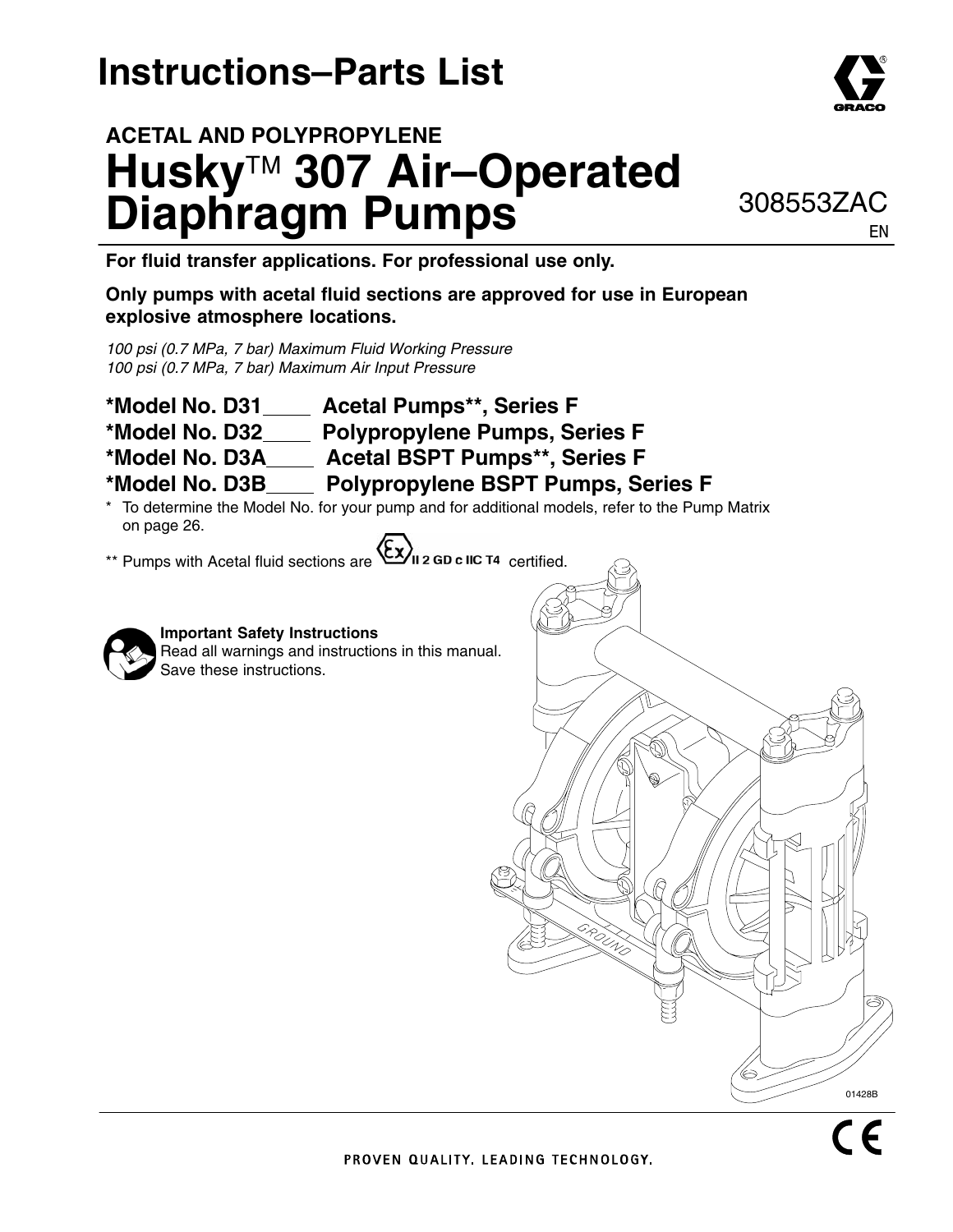# **Table of Contents**

| Service                                                                                                                                                                                                      |
|--------------------------------------------------------------------------------------------------------------------------------------------------------------------------------------------------------------|
| Repairing the Air Valve  18<br>Ball Check Valves  21<br>Diaphragm Repair  23<br>Additional Diaphragm Pumps  26<br>Technical Data and Performance Charts  33<br>Graco Warranties  36<br>Graco Information  36 |

# **Symbols**

**Warning Symbol**

## **WARNING**

This symbol alerts you to the possibility of serious injury or death if you do not follow the instructions.

### **Caution Symbol**

## **A CAUTION**

This symbol alerts you to the possibility of damage to or destruction of equipment if you do not follow the instructions.

# **WARNING**



### **EQUIPMENT MISUSE HAZARD**

Equipment misuse can cause the equipment to rupture or malfunction and result in serious injury.

- $\bullet$ This equipment is for professional use only.
- $\bullet$ Read all instruction manuals, tags, and labels before operating the equipment.
- $\bullet$ Use the equipment only for its intended purpose. If you are not sure, call your Graco distributor.
- $\bullet$ Do not alter or modify this equipment. Use only genuine Graco parts and accessories.
- -Check equipment daily. Repair or replace worn or damaged parts immediately.
- $\bullet$  Do not exceed the maximum working pressure of the lowest rated component in your system. This equipment has a **100 psi (0.7 MPa, 7 bar) maximum working pressure at 100 psi (0.7 MPa, 7 bar) maximum incoming air pressure.**
- $\bullet$  Use fluids and solvents which are compatible with the equipment wetted parts. Refer to the **Technical Data** section of all equipment manuals. Read the fluid and solvent manufacturer's warnings.
- Do not kink or overbend hoses or use hoses to pull equipment.
- $\bullet$  Route hoses away from traffic areas, sharp edges, moving parts, and hot surfaces. Do not expose Graco hoses to temperatures above 82 $\degree$  C (180 $\degree$  F) or below -40 $\degree$  C (-40 $\degree$  F).
- $\bullet$ Do not lift pressurized equipment.
- $\bullet$ Comply with all applicable local, state, and national fire, electrical, and safety regulations.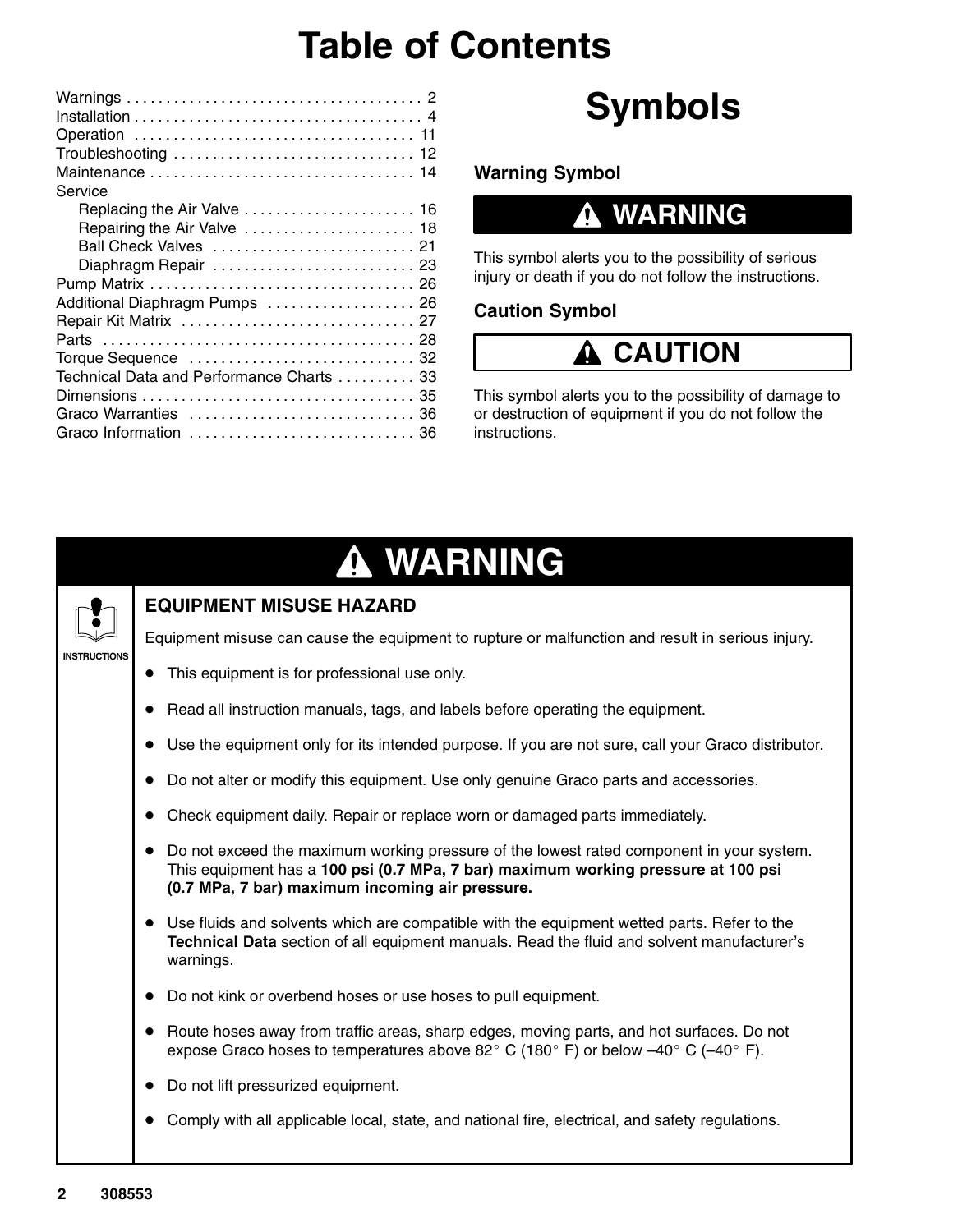# **WARNING**

### **TOXIC FLUID HAZARD**

Hazardous fluid or toxic fumes can cause serious injury or death if splashed in the eyes or on the skin, inhaled, or swallowed.

- $\bullet$ Know the specific hazards of the fluid you are using.
- $\bullet$  Store hazardous fluid in an approved container. Dispose of hazardous fluid according to all local, state and national guidelines.
- $\bullet$  Always wear protective eyewear, gloves, clothing and respirator as recommended by the fluid and solvent manufacturer.
- Pipe and dispose of the exhaust air safely, away from people, animals, and food handling areas. If the diaphragm fails, the fluid is exhausted along with the air. See **Air Exhaust Ventilation** on page 10.
- $\bullet$  To pump acids, *always* use a polypropylene pump. Take precautions to avoid acid or acid fumes from contacting the pump housing exterior. Stainless steel parts will be damaged by exposure to acid spills and fumes. *Never* use an acetal pump to pump acids.



### **FIRE AND EXPLOSION HAZARD**

Improper grounding, poor ventilation, open flames or sparks can cause a hazardous condition and result in a fire or explosion and serious injury.

- $\bullet$ Ground the equipment. Refer to **Grounding** on page 5.
- $\bullet$  *Never* use a polypropylene pump with non-conductive flammable fluids as specified by your local fire protection code. Refer to **Grounding** on page 5 for additional information. Consult your fluid supplier to determine the conductivity or resistivity of your fluid.
- If there is any static sparking or you feel an electric shock while using this equipment, **stop pumping immediately.** Do not use the equipment until you identify and correct the problem.
- Provide fresh air ventilation to avoid the buildup of flammable fumes from solvents or the fluid being pumped.
- Pipe and dispose of the exhaust air safely, away from all sources of ignition. If the diaphragm fails, the fluid is exhausted along with the air. See **Air Exhaust Ventilation** on page 10.
- Keep the work area free of debris, including solvent, rags, and gasoline.
- Electrically disconnect all equipment in the work area.
- $\bullet$ Extinguish all open flames or pilot lights in the work area.
- $\bullet$ Do not smoke in the work area.
- $\bullet$ Do not turn on or off any light switch in the work area while operating or if fumes are present.
- $\bullet$ Do not operate a gasoline engine in the work area.
- Keep a fire extinguisher in the work area.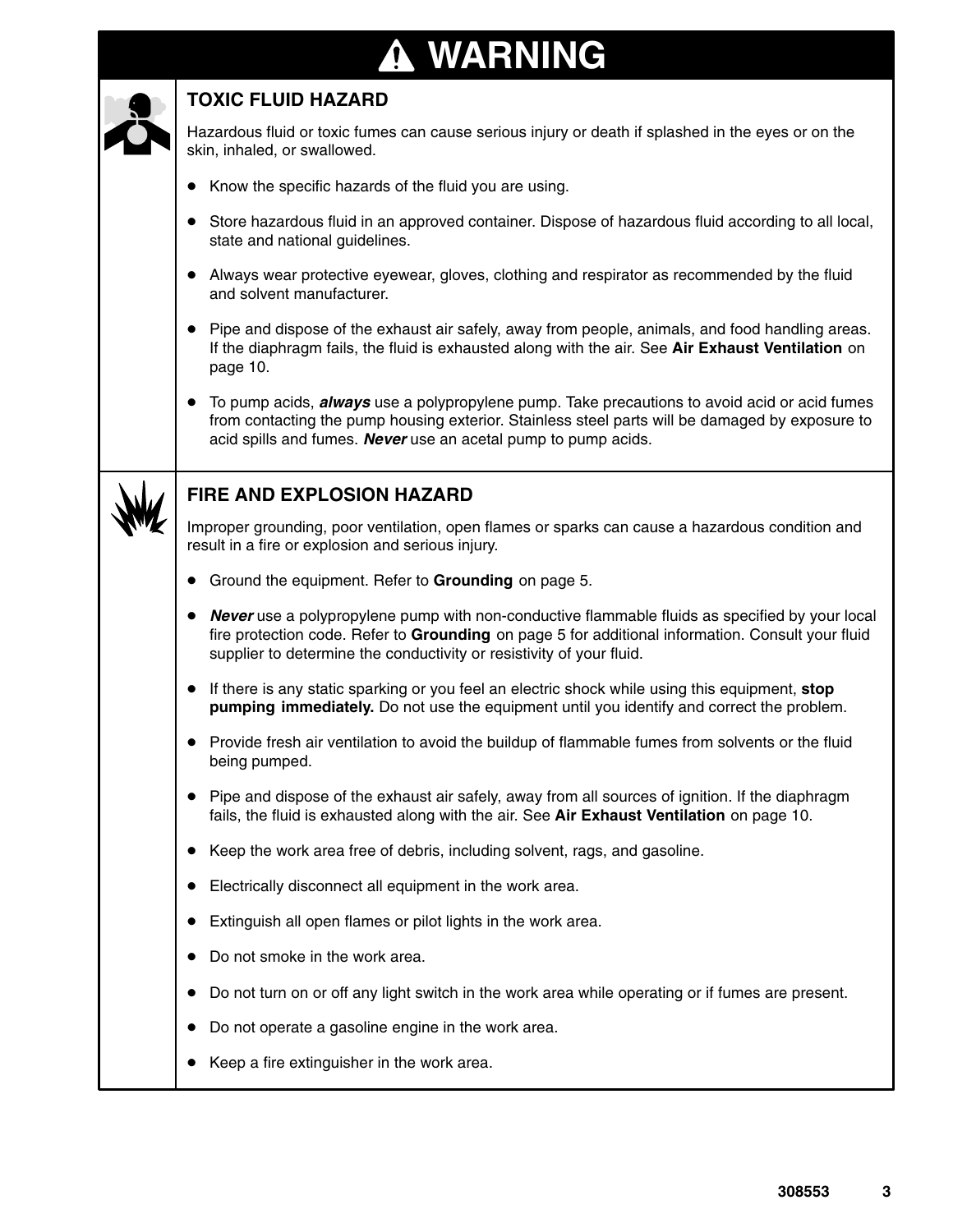### **General Information**

- The Typical Installations in Fig. 4 to Fig. 7 are only guides for selecting and installing system components. Contact your Graco distributor for assistance in planning a system to suit your needs.
- $\bullet$  Always use Genuine Graco Parts and Accessories, available from your Graco distributor. Refer to the Product Data Sheet for the pump, Form No. 305528 (acetal pumps) or 305543 (polypropylene pumps). If you supply your own accessories, be sure they are adequately sized and pressure rated for your system.
- $\bullet$  Use a compatible, liquid thread sealant or PTFE tape on all male threads. Tighten all connections firmly to avoid air or fluid leaks. *Do not overtighten plastic threads.*
- $\bullet$  Reference numbers and letters in parentheses refer to the callouts in the Figures and the parts lists on pages 28 to 29.

## **WARNING**



#### **TOXIC FLUID HAZARD**

Hazardous fluid or toxic fumes can cause serious injury or death if splashed in the eyes or on the skin, inhaled, or

swallowed.

- 1. Read **TOXIC FLUID HAZARD** on page 3.
- 2. Use fluids and solvents which are compatible with the equipment wetted parts. Refer to the **Technical Data** section of all equipment manuals. Read the fluid and solvent manufacturer's warnings.

## **A CAUTION**

**Safe Operating Temperature** *Minimum: 40F (4.4C); Maximum: 150F (66C).*

Operating outside these temperature limits will adversely affect the strength of the pump housing. Certain chemicals may further reduce the operating temperature range. Consult engineering guides for chemical compatibilities and temperature limits, or contact your Graco distributor.

#### **Tightening Threaded Fasteners Before First Use**

Before using the pump for the first time, check and retorque all external fasteners. See **Torque Sequence**, page 32. After the first day of operation, retorque the fasteners. Although pump use varies, a general guideline is to retorque fasteners every two months.

#### **Mountings**

- Be sure the mounting can support the weight of the pump, hoses, and accessories, as well as the stress caused during operation.
- $\bullet$  The Husky 307 Pump can be used in a variety of installations, some of which are shown in Fig. 4 to Fig. 7. Kits are available to adapt your pump to your system. Refer to the Product Data Sheet for the pump, Form No. 305528 (acetal pumps) or 305543 (polypropylene pumps).
- $\bullet$  For all other mountings, be sure the pump is adequately secured.

### **Dual Manifolds**

Dual manifold kits are available to enable you to pump two fluids simultaneously, or to mix two fluids in the pump. Order Part No. 237211 for acetal pumps and Part No. 237210 for polypropylene pumps.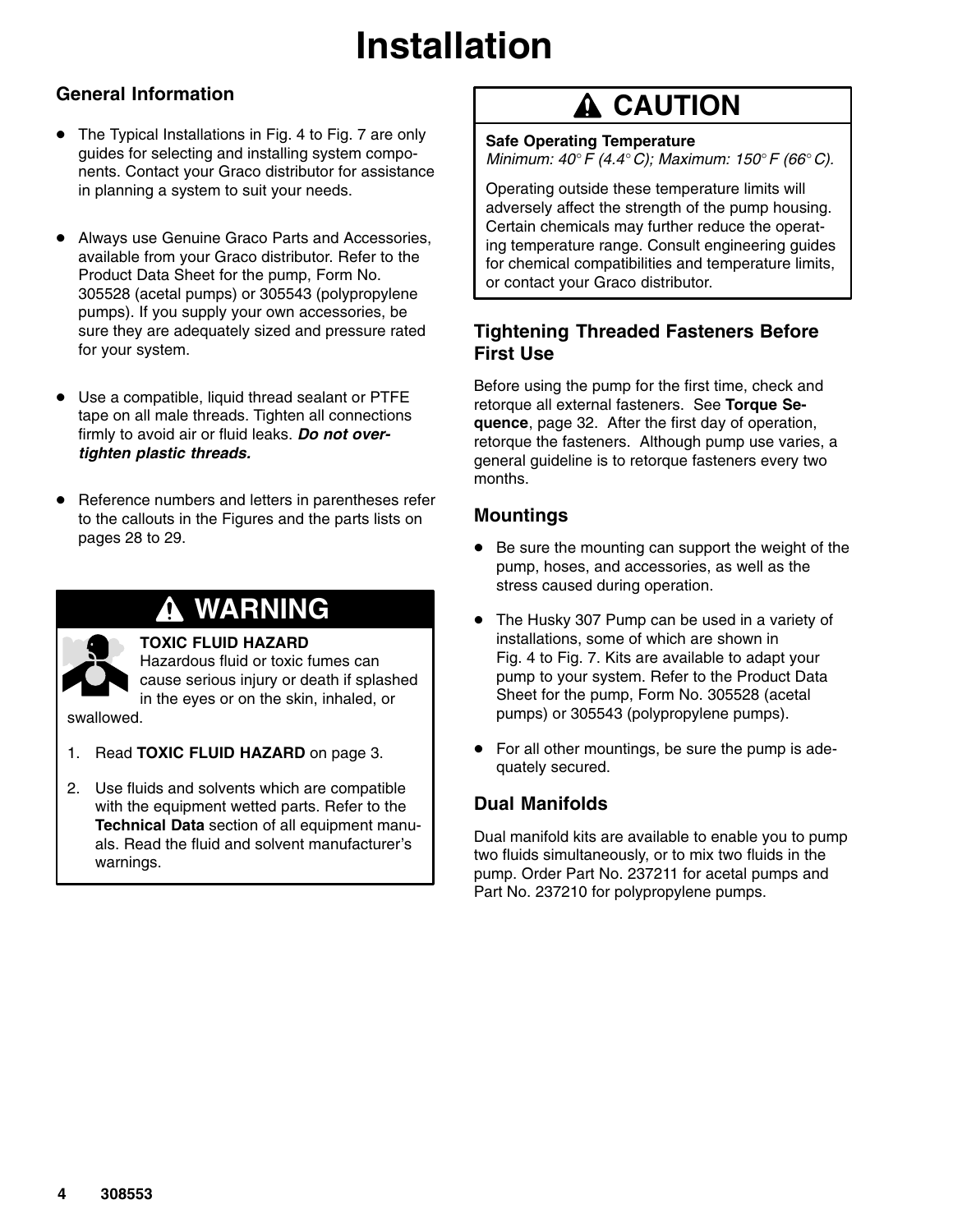### **Grounding**

### **WARNING**



### **FIRE AND EXPLOSION HAZARD**

This pump must be grounded. Before operating the pump, ground the system as explained at right. Also read the section **FIRE AND EXPLOSION HAZARD** on page

3.

*The acetal pump* contains stainless steel fibers, which makes the wetted parts conductive. Attaching the ground wire to the grounding strip grounds the air motor and the wetted parts.

*The polypropylene pump* is *not* conductive.

When pumping conductive flammable fluids, *always* ground the entire fluid system by making sure the fluid system has an electrical path to a true earth ground (see Fig. 4 through Fig. 7). *Never* use a polypropylene pump with non-conductive flammable fluids as specified by your local fire protection code.

US Code (NFPA 77 Static Electricity) recommends a conductivity greater than 50 x  $10^{-12}$  Siemans/meter (mhos/meter) over your operating temperature range to reduce the hazard of fire. Consult your fluid supplier to determine the conductivity or resistivity of your fluid. The resistivity must be less than 2 x  $10^{12}$  ohm-centimeters.

To reduce the risk of static sparking, ground the pump and all other equipment used or located in the pumping area. Check your local electrical code for detailed grounding instructions for your area and type of equipment.

#### *Ground all of this equipment:*

 $\bullet$ *Pump*: Attach a ground wire (Y) to the grounding strip (112) with the screw (28), lockwasher (29) and nut (27), as shown in Fig. 1. Connect the clamp end of the ground wire to a true earth ground. Order Part No. 222011 Ground Wire and Clamp.

**NOTE:** When pumping conductive flammable fluids with a polypropylene pump, *always* ground the fluid system. See the **WARNING** at left. Fig. 4 through Fig. 7 show recommended methods of grounding flammable fluid containers during filling.



- $\bullet$  *Air and fluid hoses*: Use only electrically conductive hoses.
- $\bullet$  *Air compressor*: Follow the manufacturer's recommendations.
- $\bullet$  *Solvent pails used when flushing*: Follow your local code. Use only metal pails, which are conductive. Do not place the pail on a non-conductive surface, such as paper or cardboard, which interrupts the grounding continuity.
- $\bullet$ *Fluid supply container:* Follow your local code.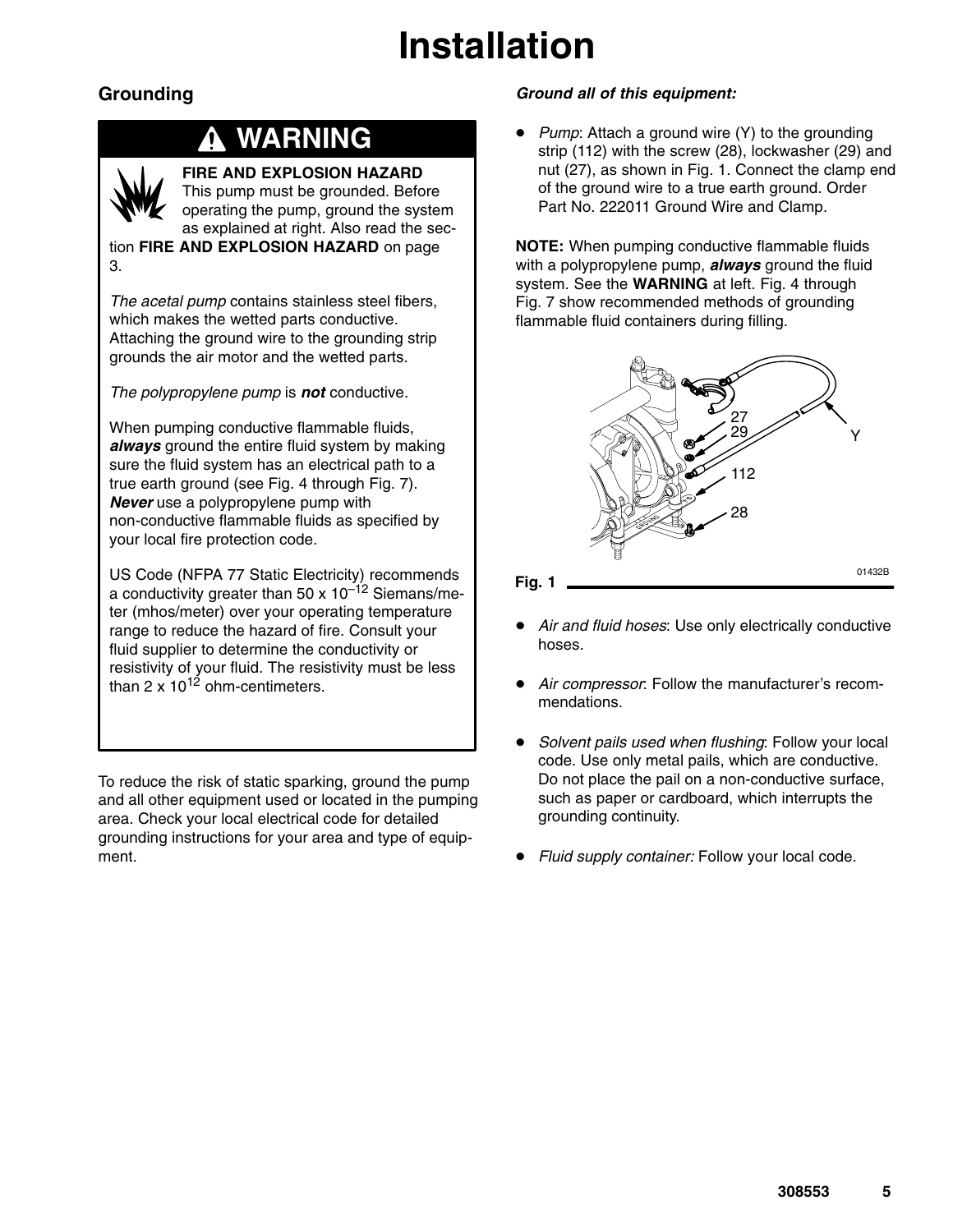#### **Air Line**

## **WARNING**

A bleed-type master air valve (B) is required in your system to relieve air trapped between this valve and the pump. See Fig. 4 to Fig. 7. Trapped air can cause the pump to cycle unexpectedly, which could result in serious injury, including splashing in the eyes or on the skin, injury from moving parts, or contamination from hazardous fluids.

## **A** CAUTION

The pump exhaust air may contain contaminants. Ventilate to a remote area if the contaminants could affect your fluid supply. See **Air Exhaust Ventilation** on page 10.

- 1. Install the air line accessories as shown in Fig. 4 to Fig. 7. Mount these accessories on the wall or on a bracket. Be sure the air line supplying the accessories is grounded.
	- a. The fluid pressure can be controlled in either of two ways. To control it on the air side, install an air regulator (H). To control it on the fluid side, install a fluid regulator (M) near the pump fluid outlet (see Fig. 5).
	- b. Locate one bleed-type master air valve (B) close to the pump and use it to relieve trapped air. See the **WARNING** above. Locate the other master air valve (E) upstream from all air line accessories and use it to isolate them during cleaning and repair.
	- c. The air line filter (F) removes harmful dirt and moisture from the compressed air supply.
- 2. Install an electrically conductive, flexible air hose (C) between the accessories and the 1/4 npt(f) pump air inlet (see Fig. 2). Use a minimum 1/4" (6.3 mm) ID air hose. Screw an air line quick disconnect coupler (D) onto the end of the air hose (C), and screw the mating fitting into the pump air inlet snugly. Do not connect the coupler (D) to the fitting yet.

### **Fluid Suction Line**

- $\bullet$  If using a conductive (acetal) pump, use conductive hoses. If using a non-conductive (polypropylene) pump, ground the fluid system. See **Grounding** on page 5.
- $\bullet$  The pump fluid inlet is 3/8 npt(f). See Fig. 2. Screw the fluid fitting into the pump inlet snugly. Use a compatible liquid thread sealant or PTFE tape on connections to prevent air from getting into material line.
- $\bullet$  At inlet fluid pressures greater than 15 psi (0.1 MPa,1 bar), diaphragm life will be shortened.
- $\bullet$  See the **Technical Data** on pages 33 and 34 for maximum suction lift and flow rate loss at various lift distances.

### **Fluid Outlet Line**

## **WARNING**

A fluid drain valve (J) is required in your system to relieve pressure in the hose if it is plugged. See Fig. 4 to Fig. 7. The drain valve reduces the risk of serious injury, including splashing in the eyes or on the skin, or contamination from hazardous fluids when relieving pressure. Install the valve close to the pump fluid outlet.

- Use electrically conductive fluid hoses (N). The pump fluid outlet is 3/8 npt(f). See Fig. 2. Screw the fluid fitting into the pump outlet snugly.
- $\bullet$  Install a fluid regulator (M) at the pump fluid outlet to control fluid pressure, if desired (see Fig. 5). See **Air Line,** step 1a, for another method of controlling pressure.
- $\bullet$  Install a fluid drain valve (J) near the fluid outlet. See the **WARNING** above.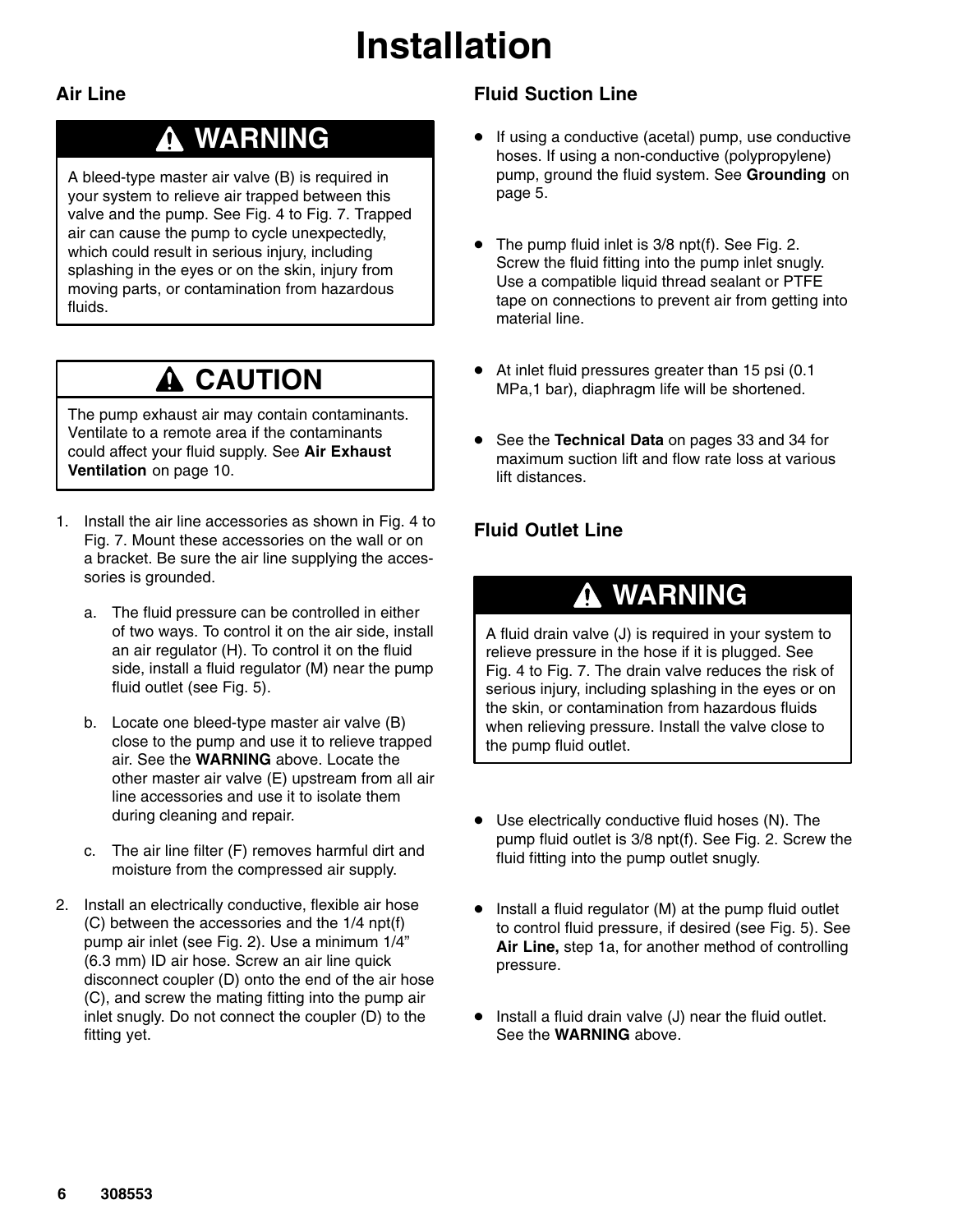#### **Changing the Orientation of the Fluid Inlet and Outlet Ports**

The pump is shipped with the fluid inlet and outlet ports facing the same direction. See Fig. 2. If desired, the direction of one or both ports can be changed. Remove the manifold(s) from the pump as explained in steps 1, 2, and 4 on page 21. Reattach with the port facing the desired direction. See **Torque Sequence**, page 32. *Do not over-torque.*

#### **Acetal Pump Shown**

1 (5.6 to 6.8 N-m). See **Torque Sequence**, page Apply thread lube, and torque to 50 to 60 in-lb 32. Do not over-torque.

C

 $\sqrt{2}$  1/4 npt(f) air inlet

 $3\!\!\!-\!\!\!3/8$  npt(f) fluid inlet

╥

**Fig. 2**

 $4 \sqrt{3}/8$  npt(f) fluid outlet



5

### **Fluid Pressure Relief Valve**

## **A** CAUTION

Some systems may require installation of a pressure relief valve at the pump outlet to prevent overpressurization and rupture of the pump or hose. See Fig. 3.

Thermal expansion of fluid in the outlet line can cause overpressurization. This can occur when using long fluid lines exposed to sunlight or ambient heat, or when pumping from a cool to a warm area (for example, from an underground tank).

Overpressurization can also occur if the Husky pump is being used to feed fluid to a piston pump, and the intake valve of the piston pump does not close, causing fluid to back up in the outlet line.

#### **KEY**

01459B

 $\sqrt{3}$ 

4

1

- A 3/8 npt(f) fluid inlet port
- B 3/8 npt(f) fluid outlet port
- C Pressure relief valve
	- Part No. 112119 (stainless steel)

 $1\overline{\!\!\!\perp}$  Install valve between fluid inlet and outlet ports.

 $\sqrt{2}$  Connect fluid inlet line here. Use a compatible liquid thread sealant or PTFE tape on connection to prevent air from getting into the material line.

 $3\sqrt{2}$  Connect fluid outlet line here.

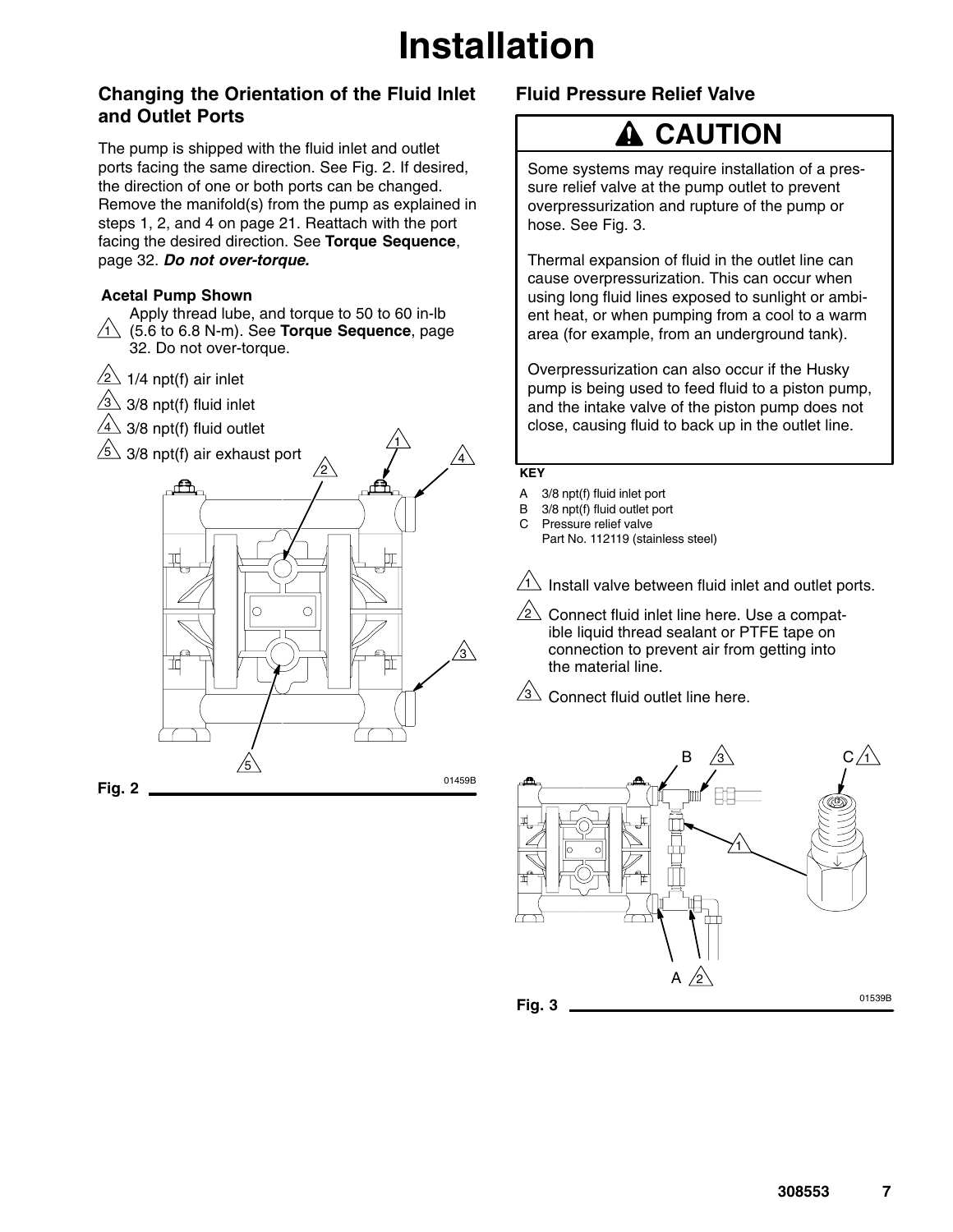

01433B

### **PAIL-MOUNTED HVLP AIR SPRAY INSTALLATION**

#### **KEY**

- A Husky 307 Pump
- B Bleed-Type Master Air Valve
- (required for pump)
- C Air Supply Line
- D Air Line Quick Disconnect<br>E Master Air Valve (for acces
- Master Air Valve (for accessories)
- F Air Line Filter
- G Gun Air Regulator
- H Pump Air Regulator
- J Fluid Drain Valve (required)<br>K Agitator
- Agitator
- L Fluid Suction Line
- M Fluid Regulator
- N Fluid Supply Hose<br>P Gun Air Supply Ho
- P Gun Air Supply Hose<br>R HVLP Air Spray Gun HVLP Air Spray Gun
- 
- S Pail Cover<br>Y Ground Wi Ground Wire (required; see page 5 for installation instructions)



**Fig. 5**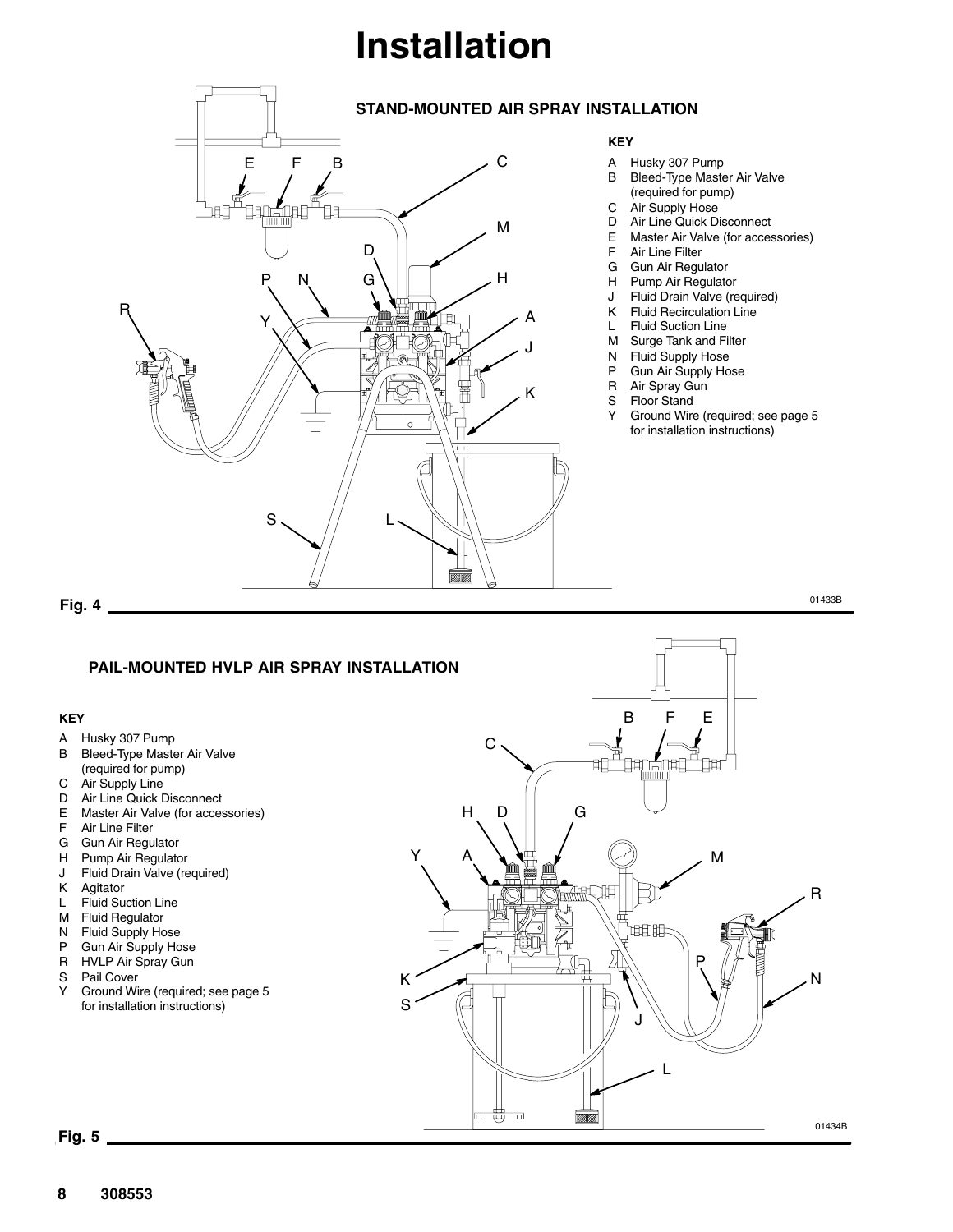#### **BUNG-MOUNT TRANSFER INSTALLATION**

#### **KEY**

- 
- A Husky 307 Pump<br>B Bleed-Type Maste Bleed-Type Master Air Valve (required for pump)
- C Air Supply Line
- D Air Line Quick Disconnect
- E Master Air Valve (for accessories)<br>F Air Line Filter
- F Air Line Filter<br>H Pump Air Reg
- Pump Air Regulator
- J Fluid Drain Valve (required)
- L Fluid Suction Line
- 



#### **WALL-MOUNT TRANSFER INSTALLATION**

#### **KEY**

- 
- A Husky 307 Pump Bleed-Type Master Air Valve (required for pump)
- C Air Supply Line<br>D Air Line Quick D
- 
- D Air Line Quick Disconnect<br>E Master Air Valve (for acces Master Air Valve (for accessories)
- F Air Line Filter<br>H Pump Air Red
- Pump Air Regulator
- J Fluid Drain Valve (required)
- 
- L Fluid Suction Line<br>N Fluid Supply Hose Fluid Supply Hose
- 
- S Wall Bracket<br>T Bung Adapter
- T Bung Adapter<br>Y Ground Wire ( Ground Wire (required; see page 5 for installation instructions)

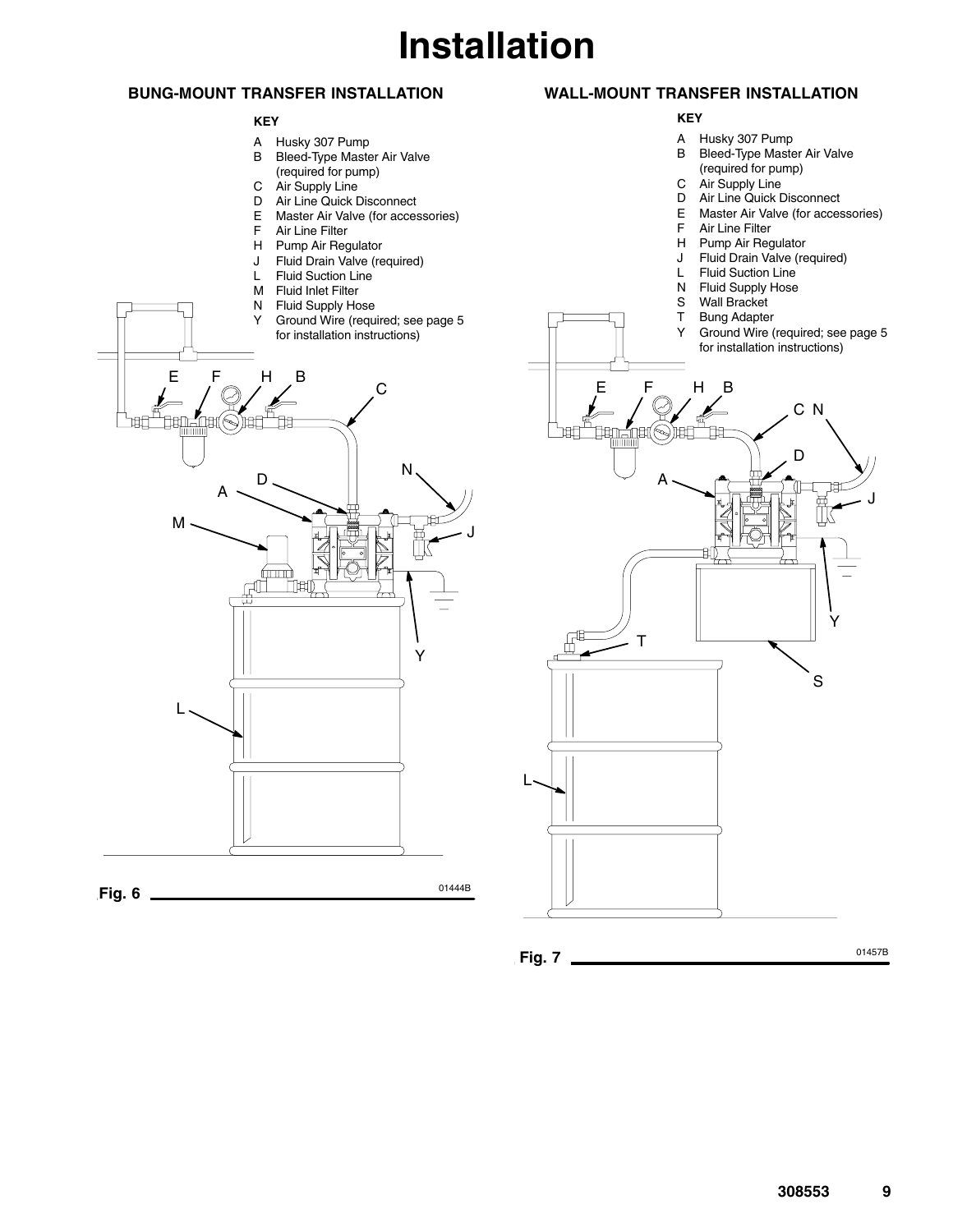### **Air Exhaust Ventilation**

## **WARNING**



**FIRE AND EXPLOSION HAZARD** Be sure to read **FIRE OR EXPLOSION HAZARD** and **TOXIC FLUID HAZARD** on page 3, before operating this pump.



Be sure the system is properly ventilated for your type of installation. You must vent the exhaust to a safe place, away

from people, animals, food handling areas, and all sources of ignition when pumping flammable or hazardous fluids.

Diaphragm failure will cause the fluid being pumped to exhaust with the air. Place an appropriate container at the end of the air exhaust line to catch the fluid. See Fig. 8.

The air exhaust port is 3/8 npt(f). Do not restrict the air exhaust port. Excessive exhaust restriction can cause erratic pump operation.

To exhaust to a remote location:

1. Remove the muffler (11) from the pump air exhaust port.

an air exhaust hose to the exhaust port.

## **WARNING**



**PRESSURIZED EQUIPMENT HAZARD** To reduce the risk of serious eye injury from ice particles, *never* operate the pump with the air exhaust port open. Ice may form during pump operation, and ice particles will be ejected from the port along with the exhaust air. If the muffler (11) is removed, *always* connect

- 2. Install an electrically conductive air exhaust hose (X) and connect the muffler to the other end of the hose. The minimum size for the air exhaust hose is 3/8 in. (10 mm) ID. If a hose longer than 15 ft (4.57 m) is required, use a larger diameter hose. Avoid sharp bends or kinks in the hose.
- 3. Place a container (Z) at the end of the air exhaust line to catch fluid in case a diaphragm ruptures. If the fluid is flammable, ground the container. See Fig. 8.

**VENTING EXHAUST AIR** (Submerged Installation Shown) See Fig. 4 for accessories

In a submerged installation (as shown), all wetted and non-wetted pump parts must be compatible with the fluid being pumped.

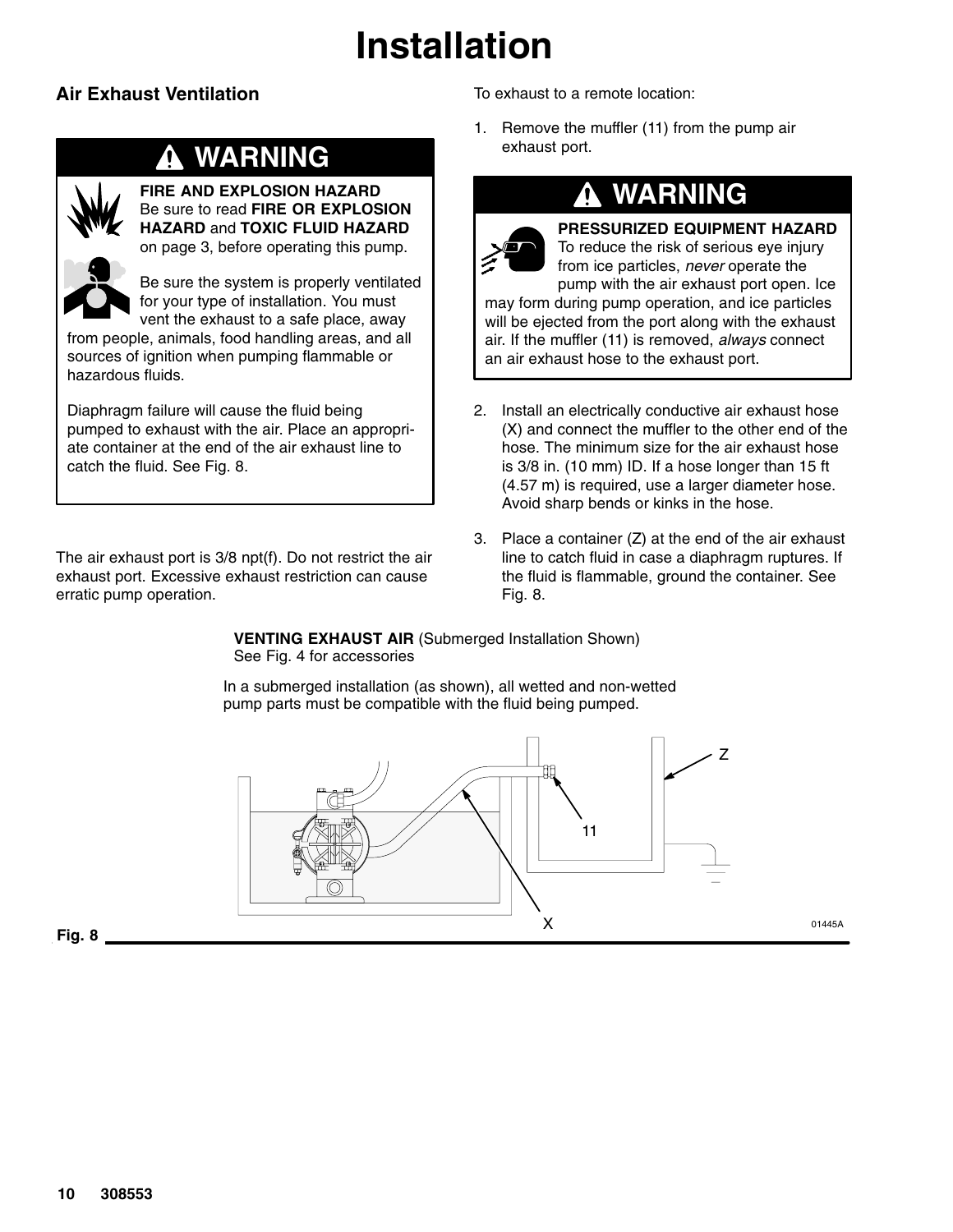# **Operation**

### **Pressure Relief Procedure**



#### **PRESSURIZED EQUIPMENT HAZARD**

The system pressure must be manually relieved to prevent the system from starting or spraying accidentally. To reduce the risk of an injury from accidental spray from the gun, splashing fluid, or moving parts, follow the **Pressure Relief Procedure** whenever you

- Are instructed to relieve the pressure
- $\bullet$ Stop spraying
- $\bullet$ Check or service any of the system equipment
- $\bullet$ Install or clean the spray tips
- 1. Shut off the air to the pump.
- 2. Open the dispensing valve, if used.
- 3. Open the fluid drain valve to relieve all fluid pressure, having a container ready to catch the drainage.

### **Flush the Pump Before First Use**

The pump was tested with lightweight oil, which is left in the fluid passages to protect parts. To avoid contaminating your fluid with oil, flush the pump with a compatible solvent before using the equipment. Follow the steps under **Starting and Adjusting the Pump.**

### **Starting and Adjusting the Pump**

### **WARNING**



#### **TOXIC FLUID HAZARD**

Hazardous fluid or toxic fumes can cause serious injury or death if splashed in the eyes or on the skin, inhaled, or swallowed. Do not lift a pump under pressure. If dropped, the fluid section may rupture. Always

follow the **Pressure Relief Procedure** above before lifting the pump.

- 1. Be sure the pump is properly grounded. Read **FIRE OR EXPLOSION HAZARD** on page 3.
- 2. Check all fittings to be sure they are tight. Be sure to use a compatible liquid thread sealant or PTFE tape on all male threads. Tighten the fluid inlet and outlet fittings snugly. Do not overtighten the fittings into the pump.
- 3. Place the suction tube (if used) in the fluid to be pumped.
- 4. Place the end of the fluid hose (N) into an appropriate container. Close the fluid drain valve (J).
- 5. With the pump air regulator (H) closed, open all bleed-type master air valves (B, E).
- 6. If the fluid hose has a dispensing device, hold it open while continuing with the following step. Slowly open the air regulator (H) until the pump starts to cycle. Allow the pump to cycle slowly until all air is pushed out of the lines and the pump is primed.

*If you are flushing,* run the pump long enough to thoroughly clean the pump and hoses. Close the air regulator. Remove the suction tube from the solvent and place it in the fluid to be pumped.

### **Pump Shutdown**

## **WARNING**

To reduce the risk of serious injury whenever you are instructed to relieve pressure, always follow the **Pressure Relief Procedure** at left.

At the end of the work shift, **relieve the pressure.**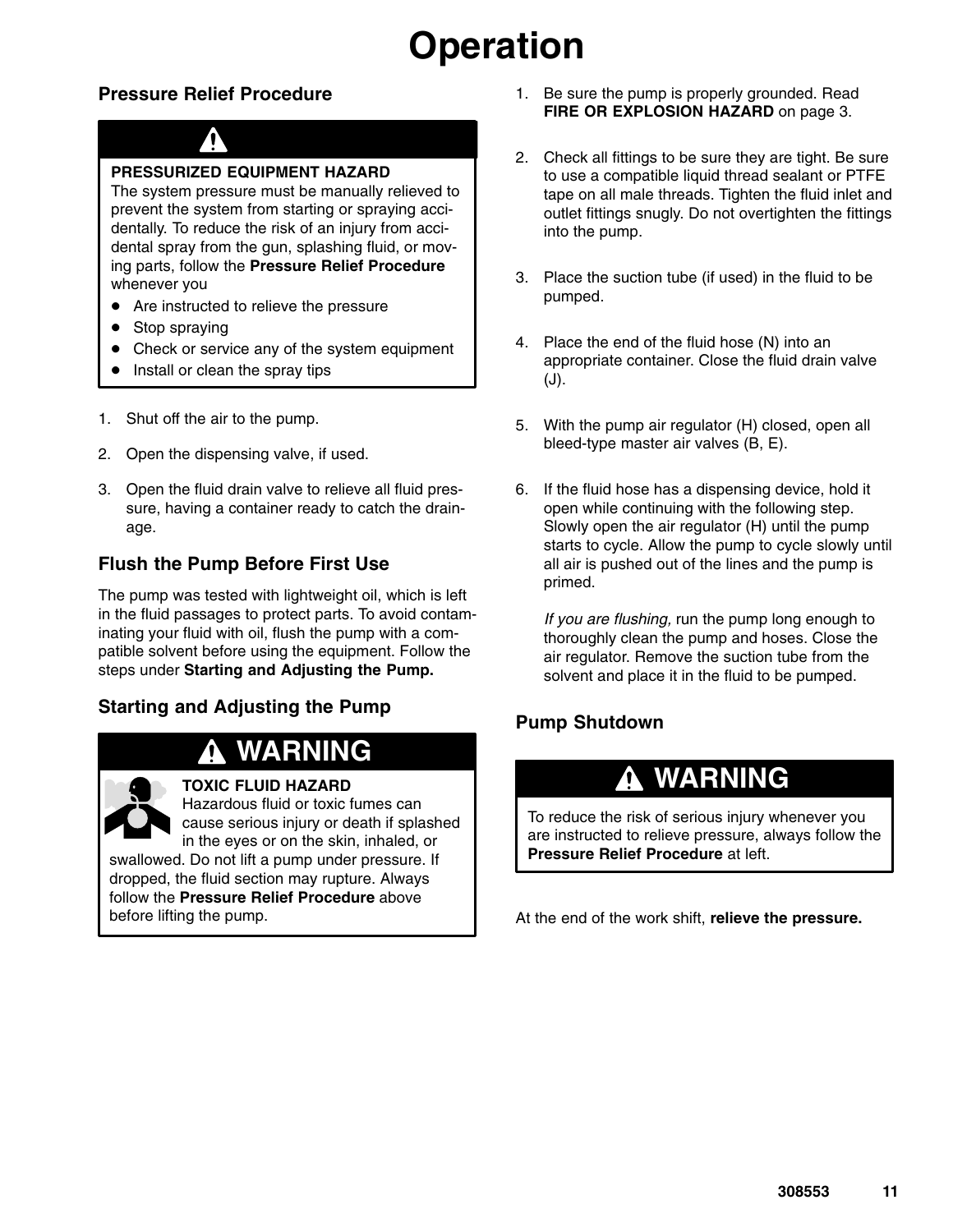# **Troubleshooting**

## **WARNING**

To reduce the risk of serious injury whenever you are instructed to relieve pressure, always follow the **Pressure Relief Procedure** on page 11.

- 1. **Relieve the pressure** before checking or servicing the equipment.
- 2. Check all possible problems and causes before disassembling the pump.

| <b>PROBLEM</b>                                                  | <b>CAUSE</b>                                                                          | <b>SOLUTION</b>                                                 |
|-----------------------------------------------------------------|---------------------------------------------------------------------------------------|-----------------------------------------------------------------|
| The pump will not cycle, or cycles<br>once and stops.           | The air valve is stuck or dirty.                                                      | Turn the reset shaft (21).                                      |
|                                                                 |                                                                                       | Disassemble and clean the air<br>valve. See pages 18, 19.       |
|                                                                 |                                                                                       | Use filtered air.                                               |
|                                                                 | The detent link (22) is worn or<br>broken.                                            | Replace the detent link (22) and ball<br>(8). See pages 18, 19. |
|                                                                 | The springs $(3, 6)$ and/or valve cup<br>(5) and plate (13) are broken or<br>damaged. | Replace these parts.<br>See pages 18, 19.                       |
| The pump cycles at stall or fails to<br>hold pressure at stall. | The check valves or o-rings (108)<br>are leaking.                                     | Replace these parts.<br>See page 21.                            |
|                                                                 | The check balls (301) or seat (201)<br>are worn.                                      | Replace these parts.<br>See page 21.                            |
|                                                                 | The check ball (301) is wedged in<br>the seat $(201)$ .                               | Replace the ball.<br>See page 21.                               |
| There is excessive air leakage from<br>the exhaust port.        | The air valve cup (5) or plate (13) is<br>worn.                                       | Replace these parts.<br>See pages 18, 19.                       |
|                                                                 | The shaft seals (30‡) are worn.                                                       | Replace the seals.<br>See page 23.                              |
| The pump operates erratically.                                  | The suction line is clogged.                                                          | Inspect; clear the line.                                        |
|                                                                 | The check valve balls (301) are<br>sticking or leaking.                               | Clean or replace the balls.<br>See page 21.                     |
|                                                                 | The diaphragm (401) is ruptured.                                                      | Replace the diaphragm.<br>See page 23.                          |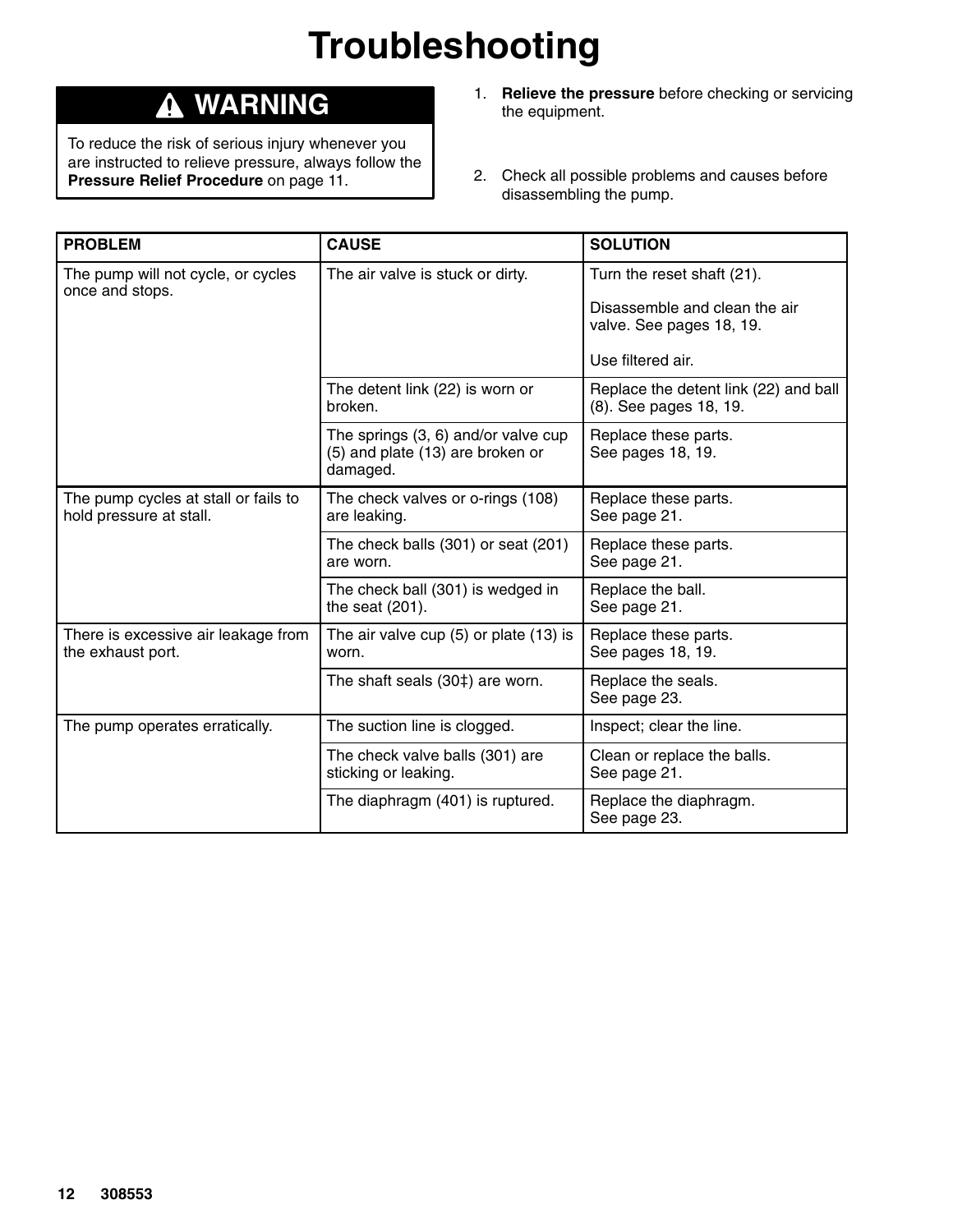# **Troubleshooting**

| <b>PROBLEM</b>                                 | <b>CAUSE</b>                                                        | <b>SOLUTION</b>                                                                                       |
|------------------------------------------------|---------------------------------------------------------------------|-------------------------------------------------------------------------------------------------------|
| There are air bubbles in the fluid.            | The suction line is loose, or there is<br>a lack of thread sealant. | Tighten the suction line. Use a com-<br>patible liquid thread sealant or<br>PTFE tape on connections. |
|                                                | The diaphragm (401) is ruptured.                                    | Replace the diaphragm.<br>See page 23.                                                                |
|                                                | The manifolds (102) are loose or<br>the o-rings (108) are damaged.  | Tighten the manifold bolts (104) or<br>nuts (106); replace the o-rings<br>(108). See page 21.         |
|                                                | The outer diaphragm plates (103)<br>are loose.                      | Tighten the plates. See page 23.                                                                      |
| There is fluid in the exhaust air.             | The diaphragm (401*) is ruptured.                                   | Replace the diaphragm.<br>See page 23.                                                                |
|                                                | The outer diaphragm plates (103)<br>are loose.                      | Tighten the plates. See page 23.                                                                      |
| The pump exhausts air at stall.                | The air valve cup $(5)$ or plate $(13)$ is<br>worn.                 | Replace these parts.<br>See pages 18, 19.                                                             |
|                                                | The shaft seals (30‡) are worn.                                     | Replace the seals.<br>See page 23.                                                                    |
| The pump exhausts air from the<br>clamps.      | The clamps (111) are loose.                                         | Tighten the clamp nuts (113).<br>See page 14.                                                         |
| The pump exhausts air near the air<br>valve.   | The air valve screws (15) are loose.                                | Tighten the screws.<br>See page 16.                                                                   |
|                                                | The air valve o-ring (19) is<br>damaged.                            | Inspect; replace the o-ring.<br>See pages 18, 19.                                                     |
| The pump leaks fluid from the<br>check valves. | The o-rings (108) are worn or<br>damaged.                           | Inspect; replace the o-rings.<br>See page 21.                                                         |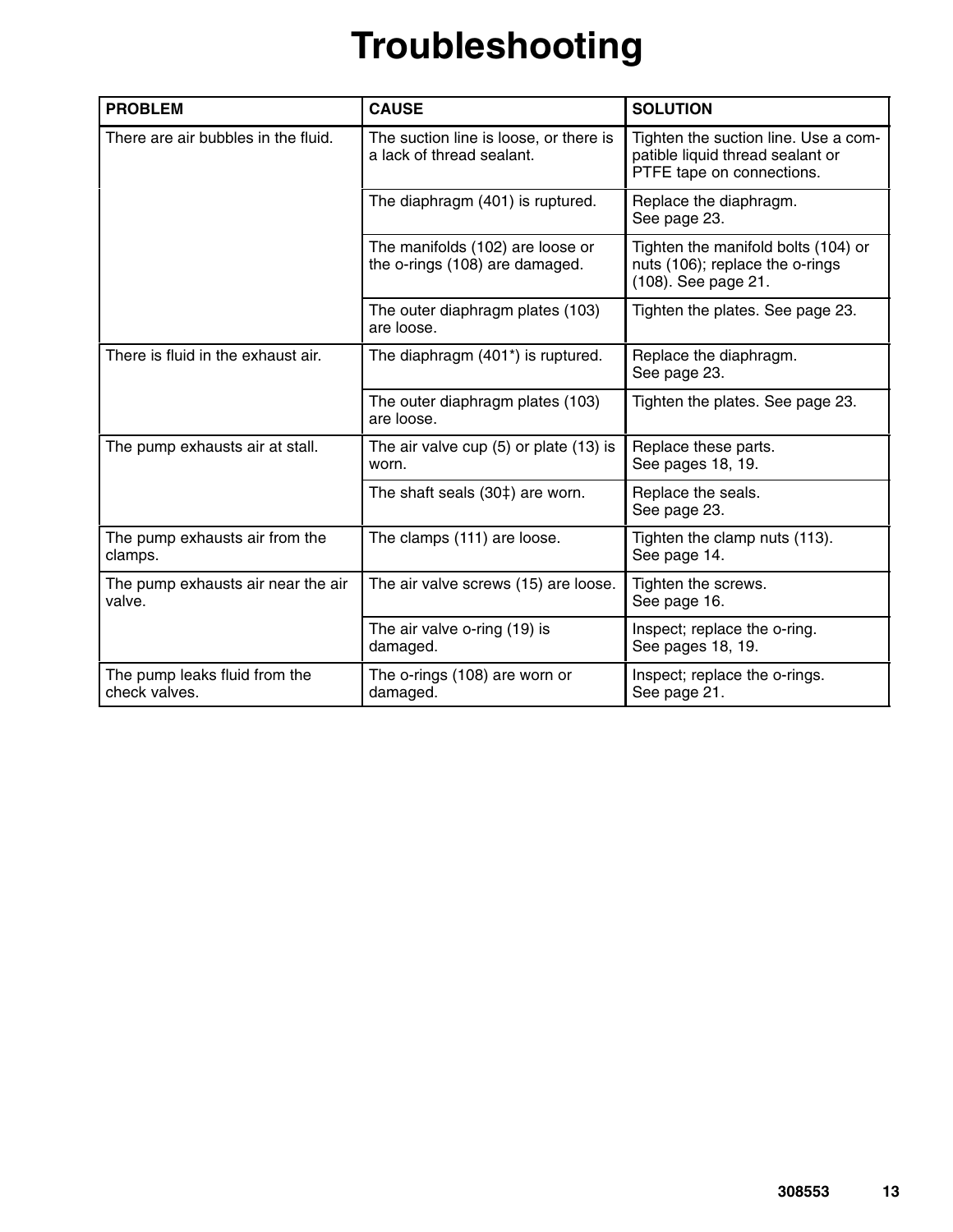# **Maintenance**

### **Lubrication**

The air valve is designed to operate unlubricated, however if lubrication is desired, every 500 hours of operation (or monthly) remove the hose from the pump air inlet and add two drops of machine oil to the air inlet.

## **A CAUTION**

Do not over-lubricate the pump. Oil is exhausted through the muffler, which could contaminate your fluid supply or other equipment. Excessive lubrication can also cause the pump to malfunction.

### **Flushing and Storage**

## **WARNING**

To reduce the risk of serious injury whenever you are instructed to relieve pressure, always follow the **Pressure Relief Procedure** on page 11.

Flush the pump when necessary to prevent the fluid you are pumping from drying or freezing in the pump and damaging it. Use a compatible solvent.

Before storing the pump, always flush the pump and **relieve the pressure.**

### **Tightening Threaded Connections**

Before each use, check all hoses for wear or damage, and replace as necessary. Check to be sure all threaded connections are tight and leak-free.

Check fasteners. Tighten or retorque as necessary. Although pump use varies, a general guideline is to retorque fasteners every two months. See Torque Sequence, page 32.

### **Tightening the Clamps**

When tightening the clamps (111), apply thread lubricant to the bolts and *be sure* to torque the nuts (113) to 50 to 60 in-lb (5.6 to 6.8 Nom). See Fig. 9. See **Torque Sequence**, page 32.

 $\overline{\text{1}}\backslash$  Apply thread lube and torque nuts to 50 to 60 In-Ib (5.6 to 6.8 Nom). See **Torque Sequence**, page 32.



### **Preventive Maintenance Schedule**

Establish a preventive maintenance schedule, based on the pump's service history. This is especially important for prevention of spills or leakage due to diaphragm failure.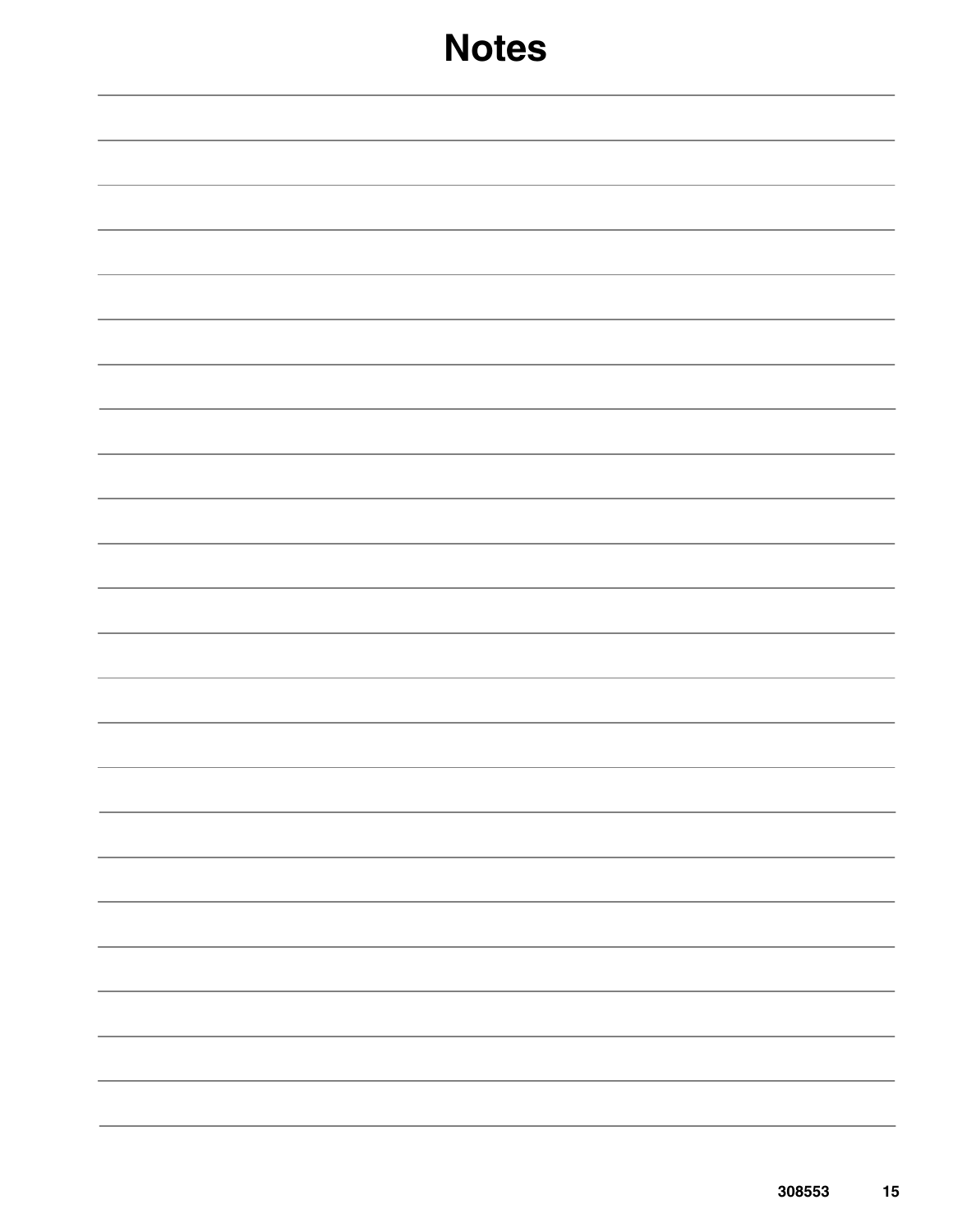### **Replacing the Air Valve**

#### **Tools Required**

- $\bullet$ Torque wrench
- $\bullet$ Phillips screwdriver
- $\bullet$ O-ring pick

**NOTE:** Air Valve Kit 239952 is available. Parts included in the kit are marked with a dagger, for example  $(2<sup>†</sup>)$ . A tube of general purpose grease  $(26<sup>†</sup>)$  is supplied in the kit. Install the kit as follows.

#### **WARNING** 0

To reduce the risk of serious injury whenever you are instructed to relieve pressure, always follow the **Pressure Relief Procedure** on page 11.

#### 1. **Relieve the pressure.**

2. Unscrew the six mounting screws (15) and remove the air valve (A) from the pump. See Fig. 10.

- 3. Refer to the Valve Plate Detail in Fig. 10. Remove the two screws (10) holding the valve plate (13) to the pump. Use an o-ring pick to remove the valve plate, seal (12), and bearing (9).
- 4. Apply grease  $(26<sup>†</sup>)$  to the bearing  $(9<sup>†</sup>)$ . Install the bearing and the seal (12) in the pump housing (1). Install the valve plate (13) and secure with the two screws  $(10<sup>+</sup>)$ , as shown. Torque the screws to 5 to 7 in-lb (0.6 to 0.8 N-m).
- 5. Make certain the o-ring  $(19<sup>†</sup>)$  is in place on the air valve cover (2†).
- 6. Apply grease (26†) where shown in Fig. 10.
- 7. Align the new air valve assembly so the reset shaft  $(21<sup>†</sup>)$  is at the top. Install the valve on the pump, making sure the valve saddle (14†) engages the recessed area on the diaphragm shaft (23). Install the six screws (15) and torque oppositely and evenly, to 8 to 14 in-lb (0.9 to 1.6 N-m).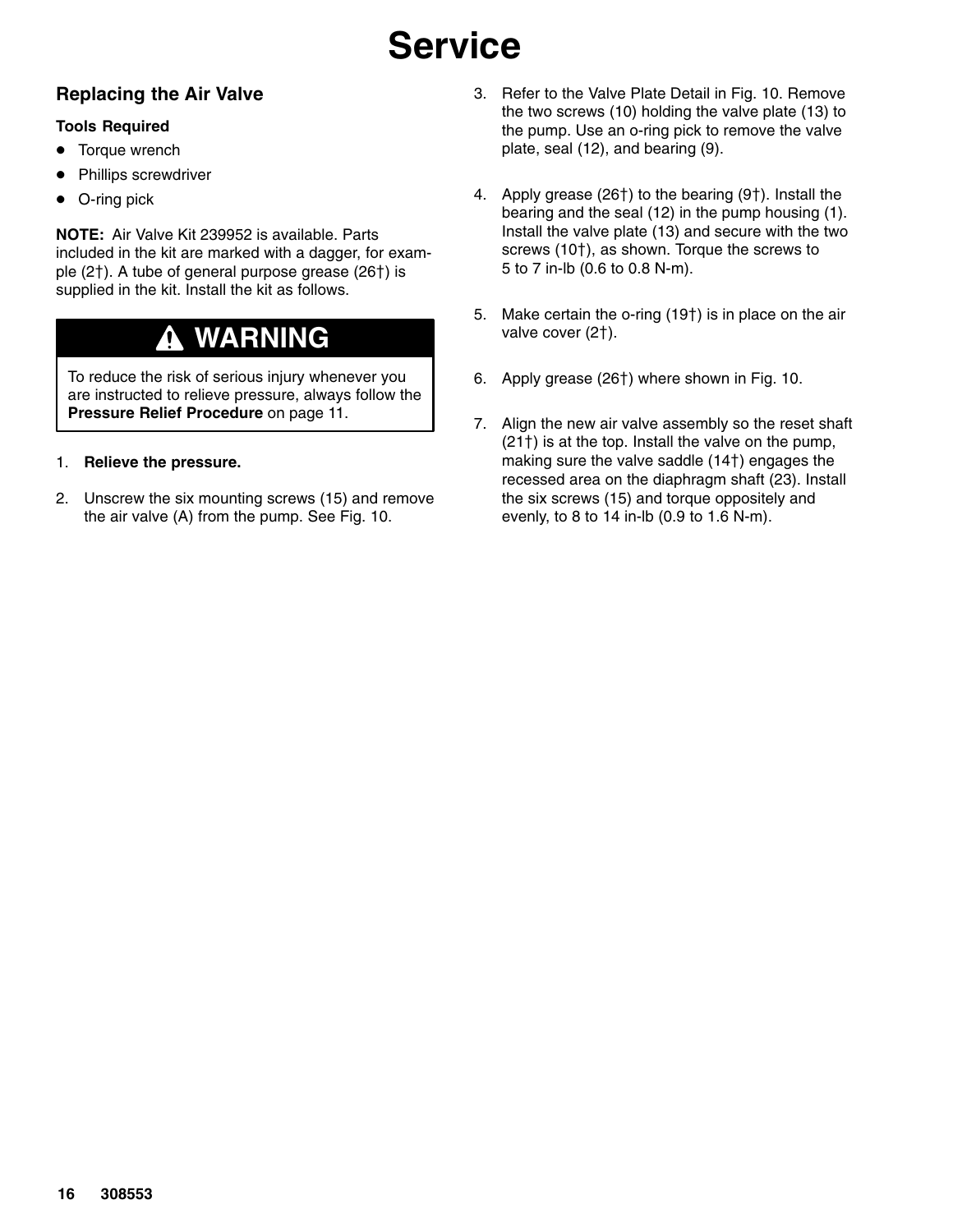

**Fig. 10**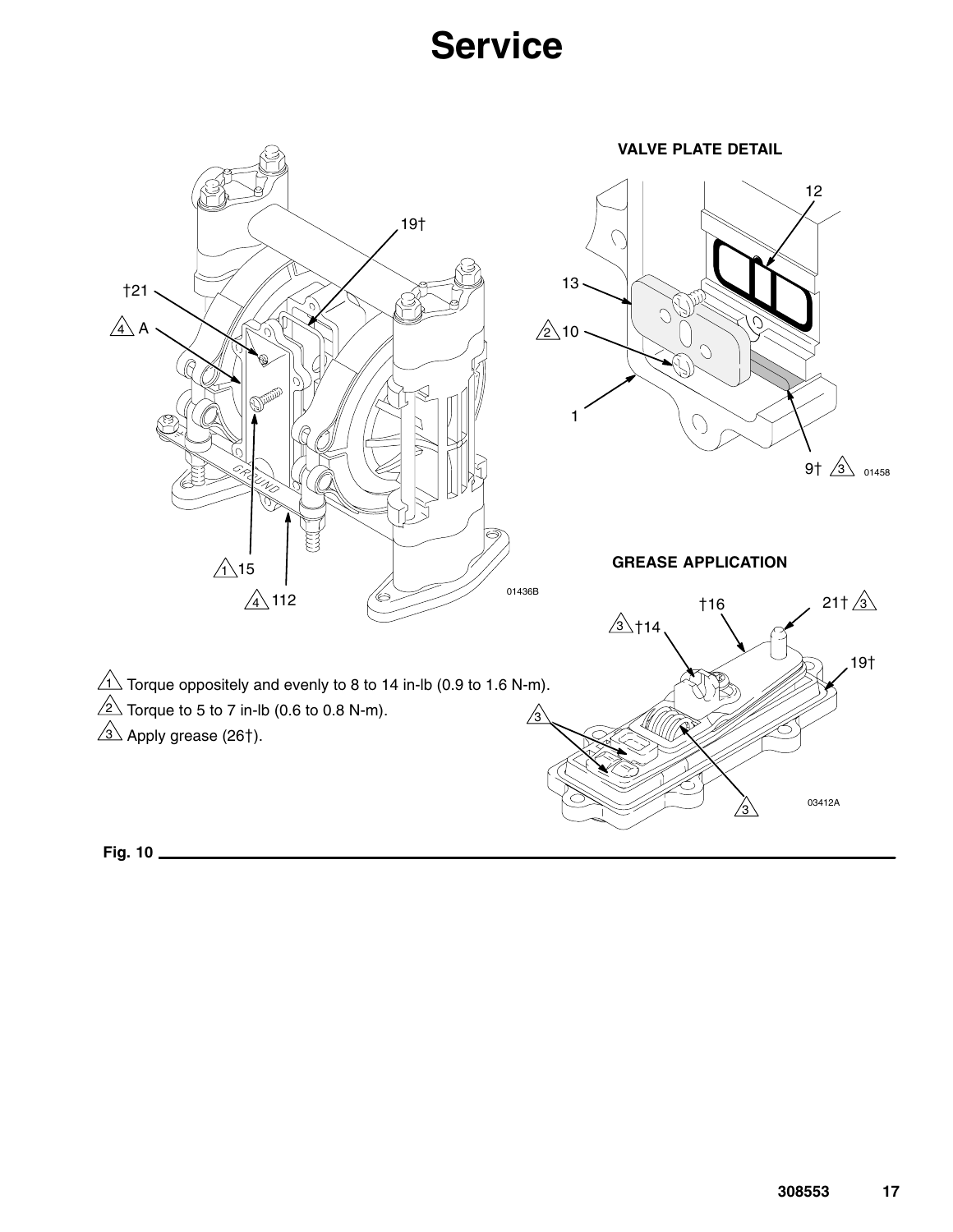### **Repairing the Air Valve**

#### **Tools Required**

- $\bullet$ Torque wrench
- $\bullet$ Phillips screwdriver
- $\bullet$ O-ring pick
- $\bullet$ Rubber mallet

#### **Disassembly**

## **WARNING**

To reduce the risk of serious injury whenever you are instructed to relieve pressure, always follow the **Pressure Relief Procedure** on page 11.

1. **Relieve the pressure.**

- 2. Remove the air valve from the pump (see page 16).
- 3. Remove the screw (15) and shift saddle (14). See Fig. 11.
- 4. Disassemble the link assembly, consisting of the actuator link (16), spacer (17), detent link (22), spring (3), stop (4), and valve cup (5).
- 5. Remove the detent ball (8) and spring (6). The detent collar (7) is a press-fit and should not need removal; if it does require replacement, you should also replace the cover (2).
- 6. Remove the reset shaft (21), o-ring (20) and washer (18).
- 7. Clean all parts and inspect for wear or damage. Replace as needed. See **Reassembly,** page 19.

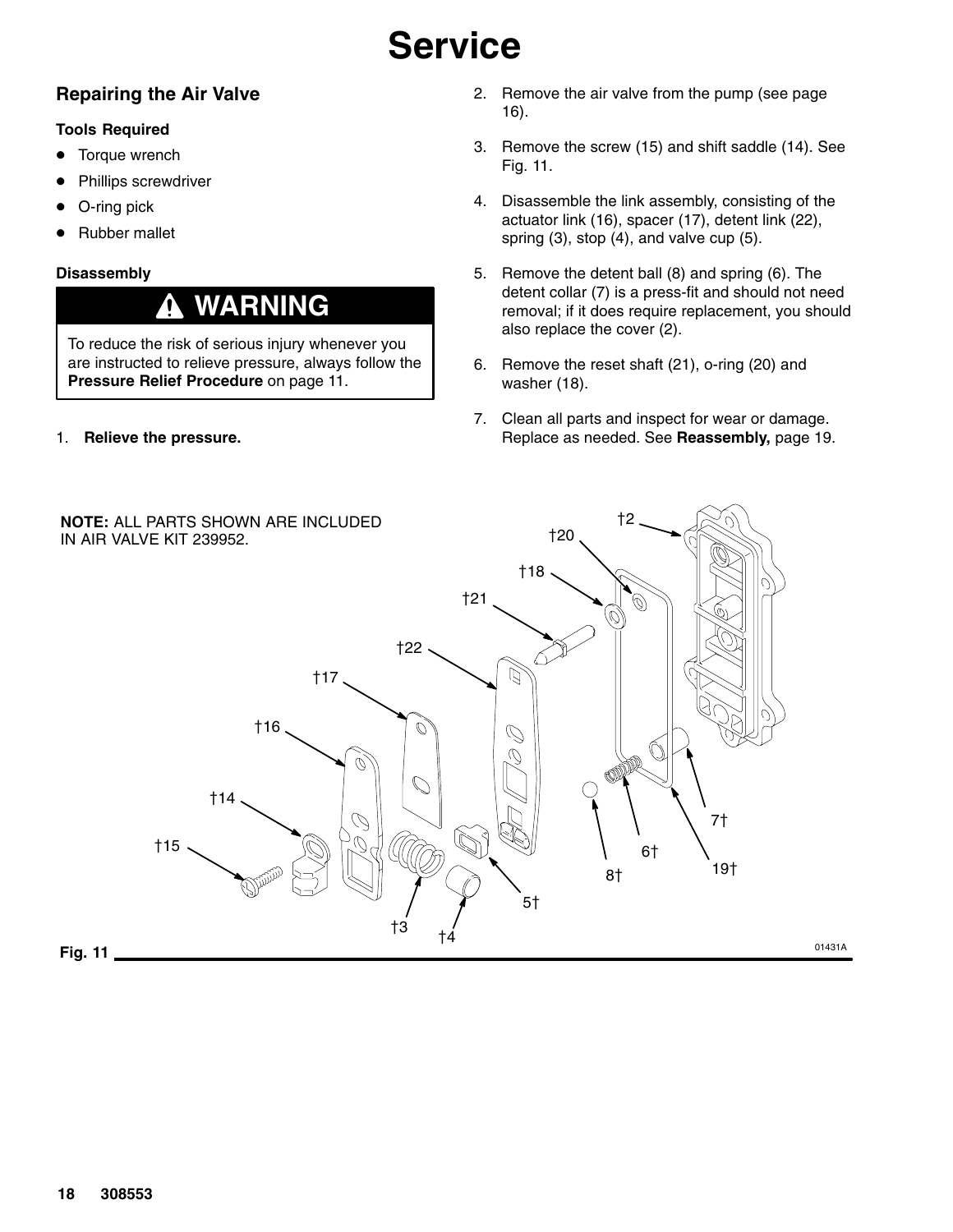#### **Reassembly**

- 1. *If the detent collar (7) was removed,* carefully install a new collar in a new cover (2), using a rubber mallet. See Fig. 12.
- 2. Grease the spring (6) and place it in the collar (7). Grease the ball (8) and set it on the spring.
- 3. Grease the o-ring (20) and install it in the hole (H) in the cover (2). See Fig. 12. Slide the washer (18) onto the blunt end of the reset shaft (21). Insert the shaft through the cover (2) until it seats.
- 4. Grease the spring (3). Place the link stop (4) inside the spring.



5. Grease the detent link (22) and link spacer (17). Assemble the detent link, link spacer, and actuator link (16) as shown in Fig. 13. The raised bumps on the links (22 and 16) must face up.

- 6. Squeeze the spring (3) and install it and the stop (4) in the link assembly. The spring tension will hold all these parts together. Grease the valve cup (5) and install it in the link assembly as shown.
- 7. Install the link assembly on the cover (2) so the pointed end of the reset shaft (21) fits through the holes in the links and the square part of the shaft engages the square hole. Make certain the bumps on the detent link (22) engage the ball (8).

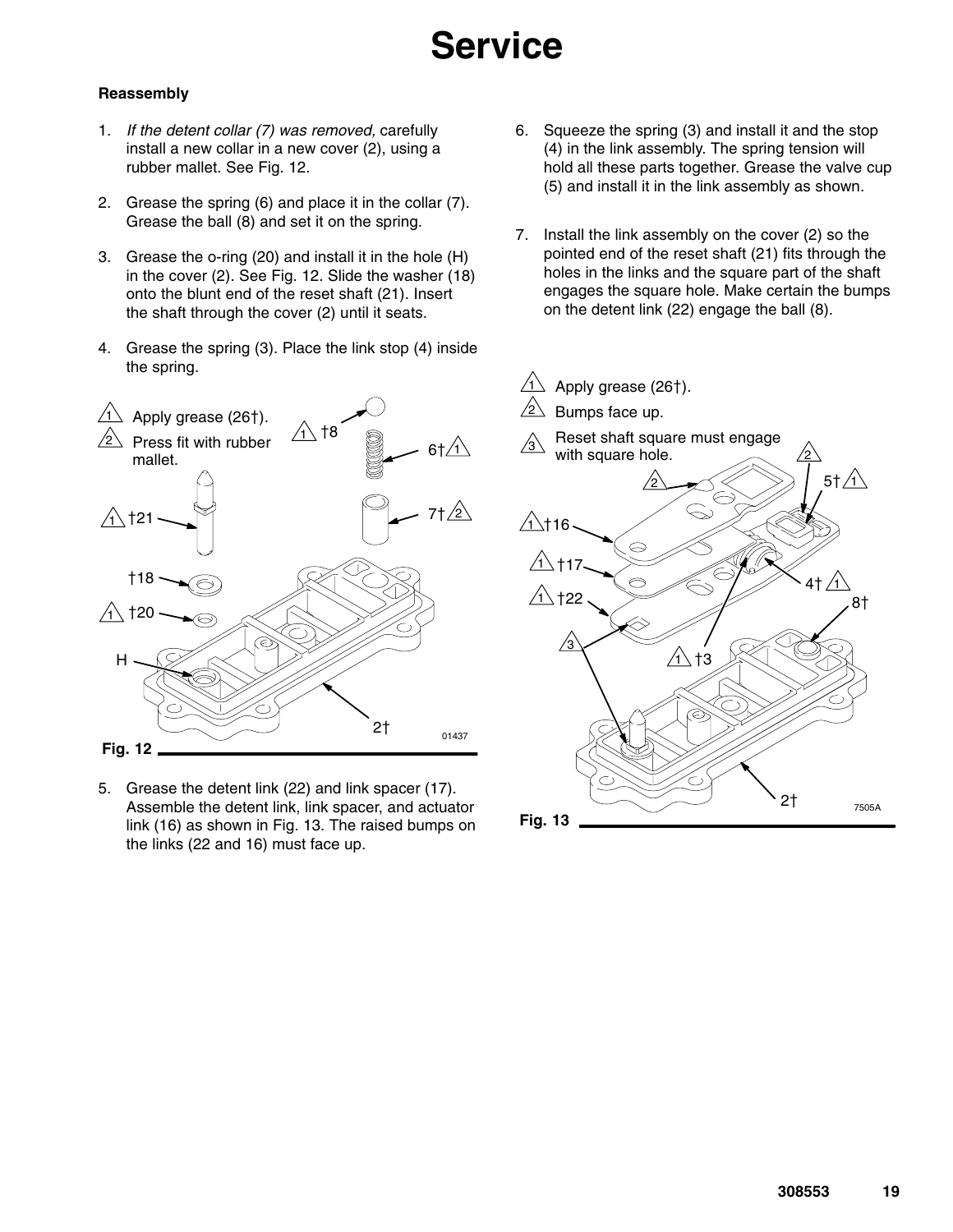- 8. Grease the inside surfaces of the shift saddle (14) and install it as shown in Fig. 14. Hold the link assembly firmly in place and install the screw (15). Torque to 7 to 9 in-lb (0.8 to 1.0 N-m). Install the o-ring (19) on the cover (2).
- 9. Reinstall the air valve as explained on page 16.



### **A** CAUTION

Do not over-torque the manifold bolts (104). Doing so may cause the nuts (106) to spin in the housings, damaging the cover (101).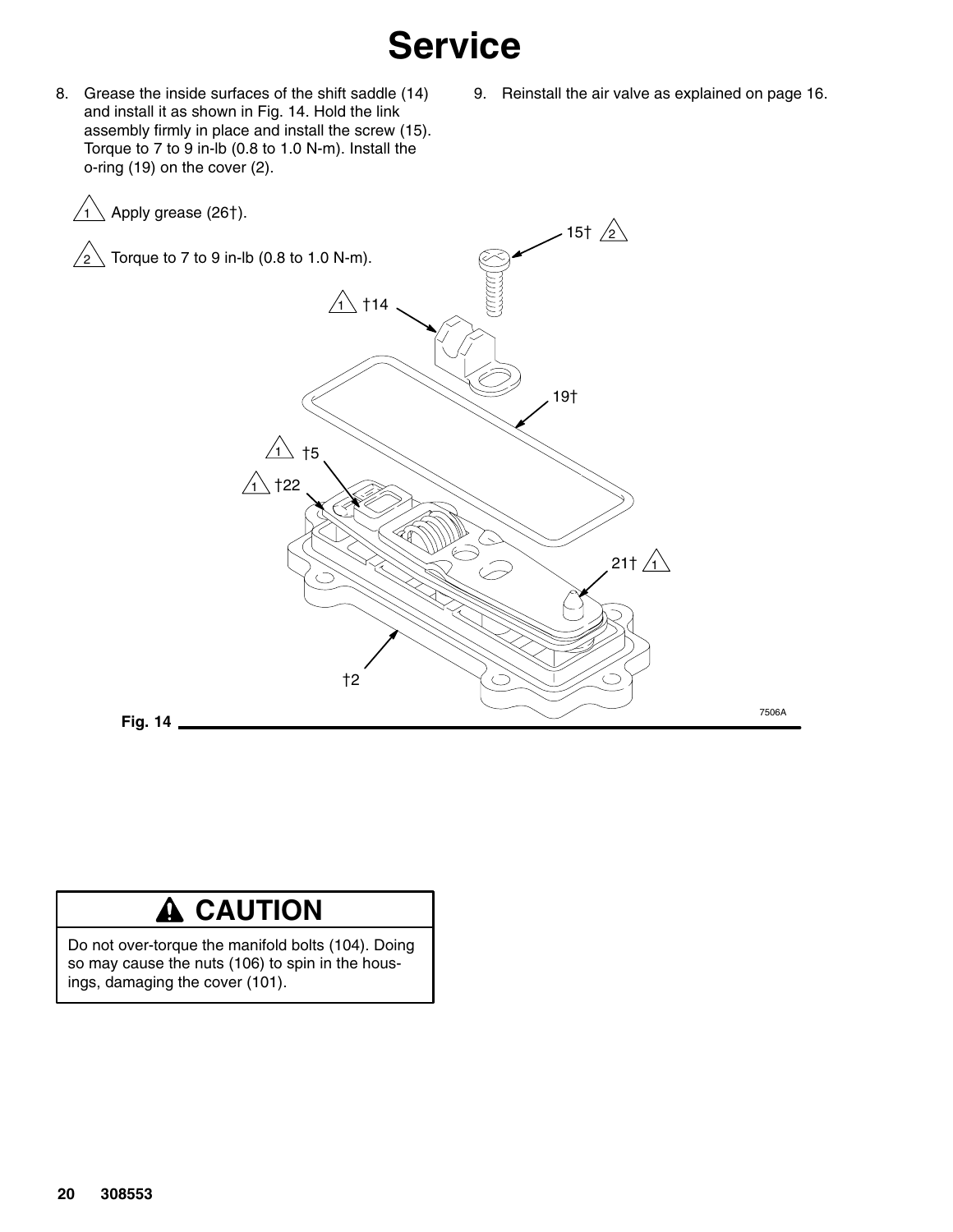### **Ball Check Valves**

#### **Tools Required**

- Torque wrench
- 1/2" (13 mm) socket wrench
- O-ring pick

**NOTE:** A Fluid Section Repair Kit is available. See page 27 for the correct kit. Parts included in the kit are marked with an asterisk, for example (301\*). Use all the parts in the kit for the best results. Always replace the o-rings (108) with new ones whenever the old ones are removed.

## **WARNING**

To reduce the risk of serious injury whenever you are instructed to relieve pressure, always follow the **Pressure Relief Procedure** on page 11.

- 1. **Relieve the pressure.** Disconnect all hoses. Remove the pump from its mounting.
- 2. Using a 1/2" socket wrench, remove the nuts (106) holding the top manifold (102) to the covers (101). Lift the manifold off the pump. See Fig. 15.
- 3. Remove the outer o-ring (108), ball guide (202), ball (301), seat (201), and inner o-ring (108) from each of the covers.
- 4. Turn the pump over. Pull the tie rods (104) out of the pump, leaving the four nuts (106) on the rods. Remove the feet (107) and lower manifold (102).
- 5. Remove the outer o-ring (108), seat (201), ball (301), ball guide (202), and inner o-ring (108) from each of the covers (101).
- 6. Clean all parts and inspect for wear or damage. Replace parts as needed.
- 7. Reassemble the intake ball checks in the bottom of the pump, following all notes in Fig. 15. Be sure the ball checks are assembled **exactly** as shown.
- 8. Set the lower manifold (102) and feet (107) in place on the bottom of the pump.
- 9. Insert the long threads of each rod (104) through the feet and lower manifold. Push the rods up through the covers (101) until the nut (106) on the end of the rods bottoms on the foot. Make sure the rods are pushed all the way through. Turn the pump upright (the rods are a slight interference fit and will hold the pump parts securely in place).
- 10. Reassemble the outlet ball checks in the top of the pump, following all notes in Fig. 15. Be sure the ball checks are assembled **exactly** as shown. To avoid leaks, run your finger over the o-rings (108) to ensure that they are properly seated.
- 11. Install the top manifold (102) and four nuts (106). Torque to 50 to 60 in-lb (5.6 to 6.8 N-m). See **Torque Sequence**, page 32. *Do not over-torque.*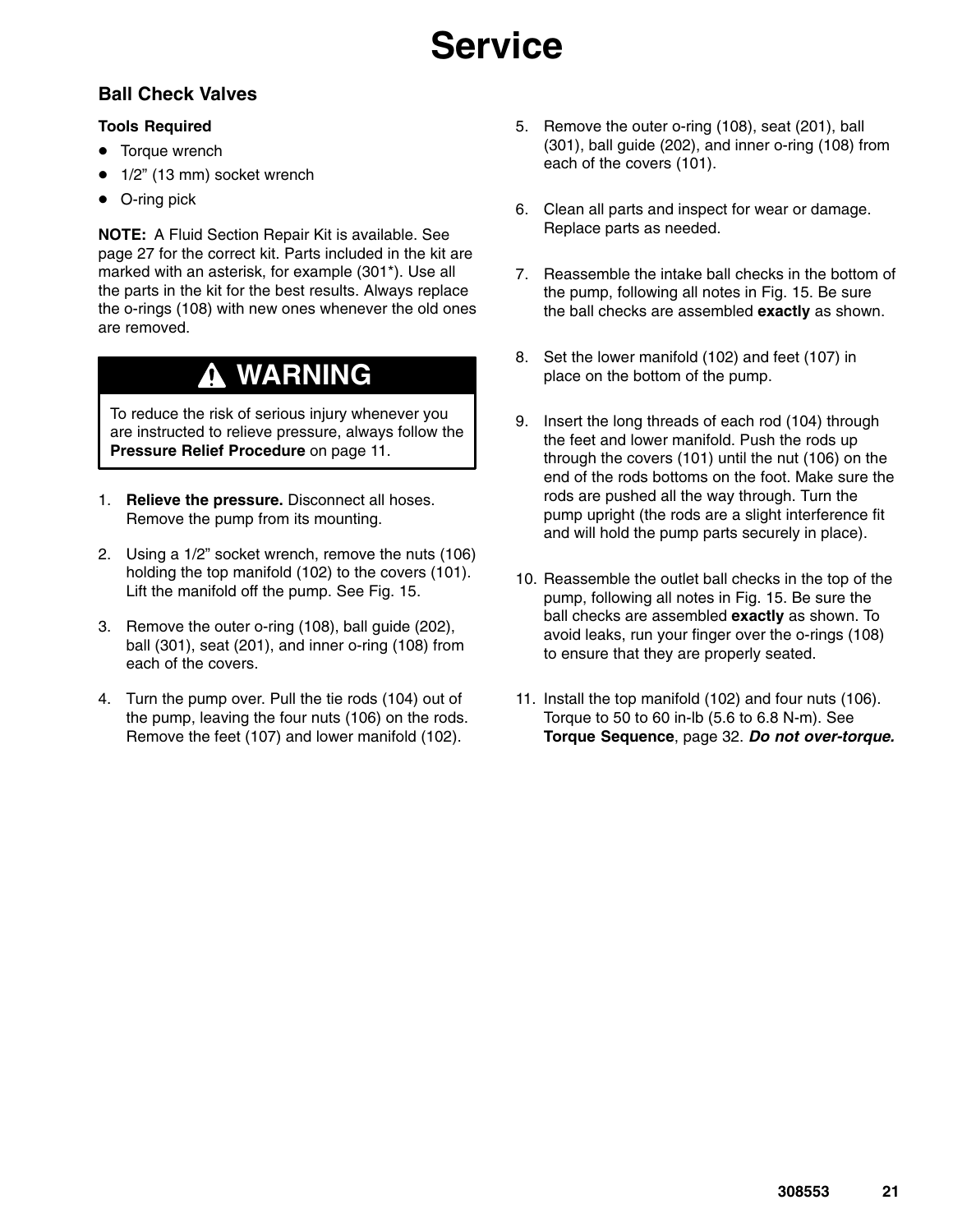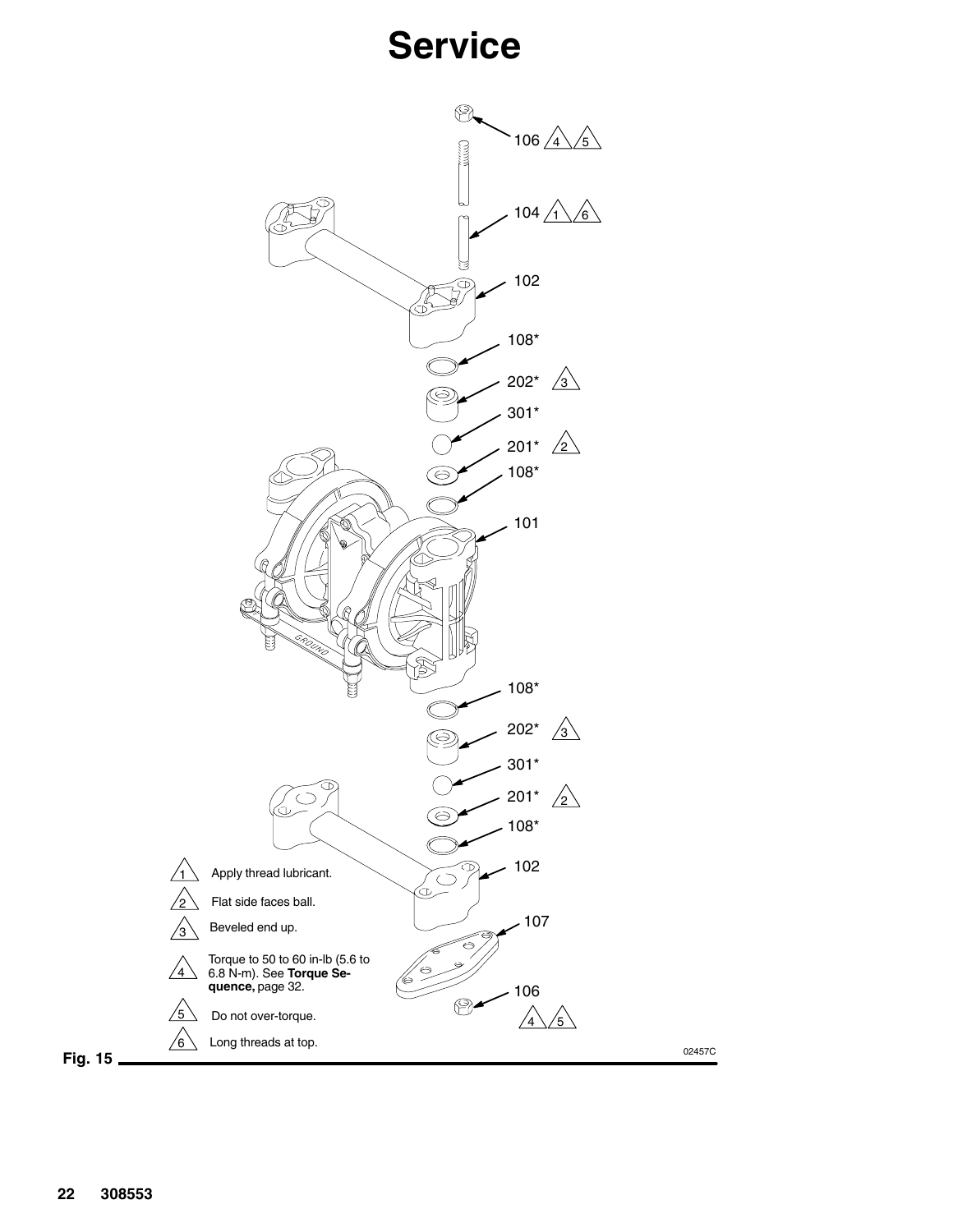### **Diaphragm Repair**

#### **Tools Required**

- Torque wrench
- One 7/16" (11 mm) and two 1/2" (13 mm) socket wrenches
- Phillips screwdriver
- $\bullet$ O-ring pick
- $\bullet$ 13/32" EZY-OUT bearing extractor
- Rubber mallet
- Vise with soft jaws

#### **Disassembly**

**NOTE:** A Fluid Section Repair Kit is available. See page 27 for the correct kit. Parts included in the kit are marked with an asterisk, for example (401\*). Use all the parts in the kit for the best results.

## **WARNING**

To reduce the risk of serious injury whenever you are instructed to relieve pressure, always follow the **Pressure Relief Procedure** on page 11.

- 1. **Relieve the pressure.** Disconnect all hoses.
- 2. Remove the air valve from the pump (see page 16).
- 3. Remove the manifolds (102) and disassemble the ball check valves as explained on page 21. Always replace the o-rings (108) with new ones.
- 4. Using a 7/16" socket wrench, remove the clamp nuts (113) and the grounding strip (112). Loosen the clamps (111) and slip them over the housing (1). Pull the covers (101) off the pump, then remove the clamps from the housing. See the Detail in Fig. 16.
- 5. Using a 1/2" socket wrench on both outer diaphragm plates (103), unscrew one plate from the diaphragm shaft (23). Remove one diaphragm (401), inner diaphragm plate (118), and o-ring (404). Pull the opposite diaphragm assembly and the diaphragm shaft out of the pump housing (1). See Fig. 16. Clamp the shaft in a vise with soft jaws and unscrew the outer plate (103), then disassemble the remaining diaphragm assembly.
- 6. Inspect the diaphragm shaft (23‡) for wear or scratches. If it is damaged, check the bearings  $(31<sup>‡</sup>)$  also. Replace parts as needed. To remove the bearings, place a 13/32 EZY-OUT in a vise. Position the pump housing (1) over the EZY-OUT (see Fig. 16). Turn the housing in the direction shown by the arrows to remove the bearing.
- 7. Hook the shaft seals  $(30<sup>‡</sup>)$  with an o-ring pick and pull them out of the housing (1).
- 8. Clean all parts and inspect for wear or damage. Replace parts as needed.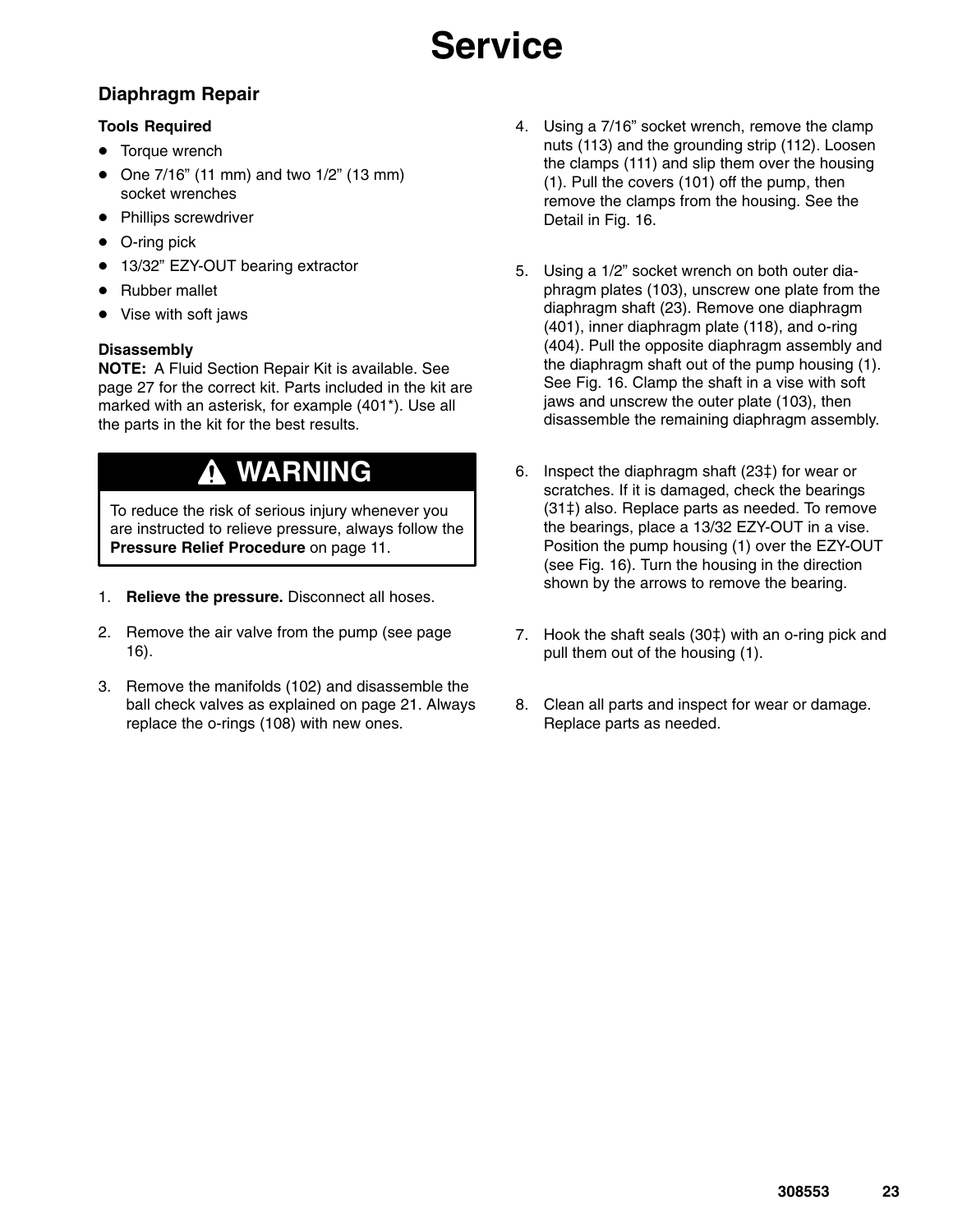#### **Reassembly**

- 1. Install the shaft seals  $(30<sup>‡</sup>)$  in the housing  $(1)$ . Using a rubber mallet, carefully drive the bearings (31‡) flush into the housing so the holes face out. See Fig. 16.
- 2. Grease the diaphragm shaft (23‡) and slide it into the housing (1). Install the o-rings (404\*) in the grooves of the housing.
- 3. Assemble the inner diaphragm plates (118), diaphragms (401\*), and outer diaphragm plates (103) as shown in Fig. 16. Apply medium-strength (blue) Loctite  $\mathbb D$  or equivalent to the threads of the fluidside plates (103), and torque the plates to 75 to 85 in-lb (8.5 to 9.6 N $\cdot$ m) at 100 rpm maximum using a 1/2-in. socket wrench. *Do not over-torque.* These parts *must* be assembled correctly.

## **A CAUTION**

Do not over-torque the outer diaphragm plates (103). Doing so will damage the hex heads.

- 4. When installing the covers (101), slip the clamps (111) over the housing (1) before positioning the covers. See the Detail in Fig. 16. Engage the notches in the covers with the locator tabs on the housing, then position the clamps over both parts. The clamp bolts should be on the air valve side of the housing, and pointing down toward the bottom of the pump. Install the grounding strip on the bolts. Apply thread lubricant to the bolts, then install the clamp nuts (113). Using a 7/16" socket wrench, torque the nuts to 50 to 60 in-lb (5.6 to 6.8 Nom). See **Torque Sequence**, page 32.
- 5. Reassemble the ball check valves and manifolds as explained on page 21. Always install new o-rings (108\*), and make sure they are properly seated.
- 6. Reinstall the air valve, using the six mounting screws (15). See Fig. 10.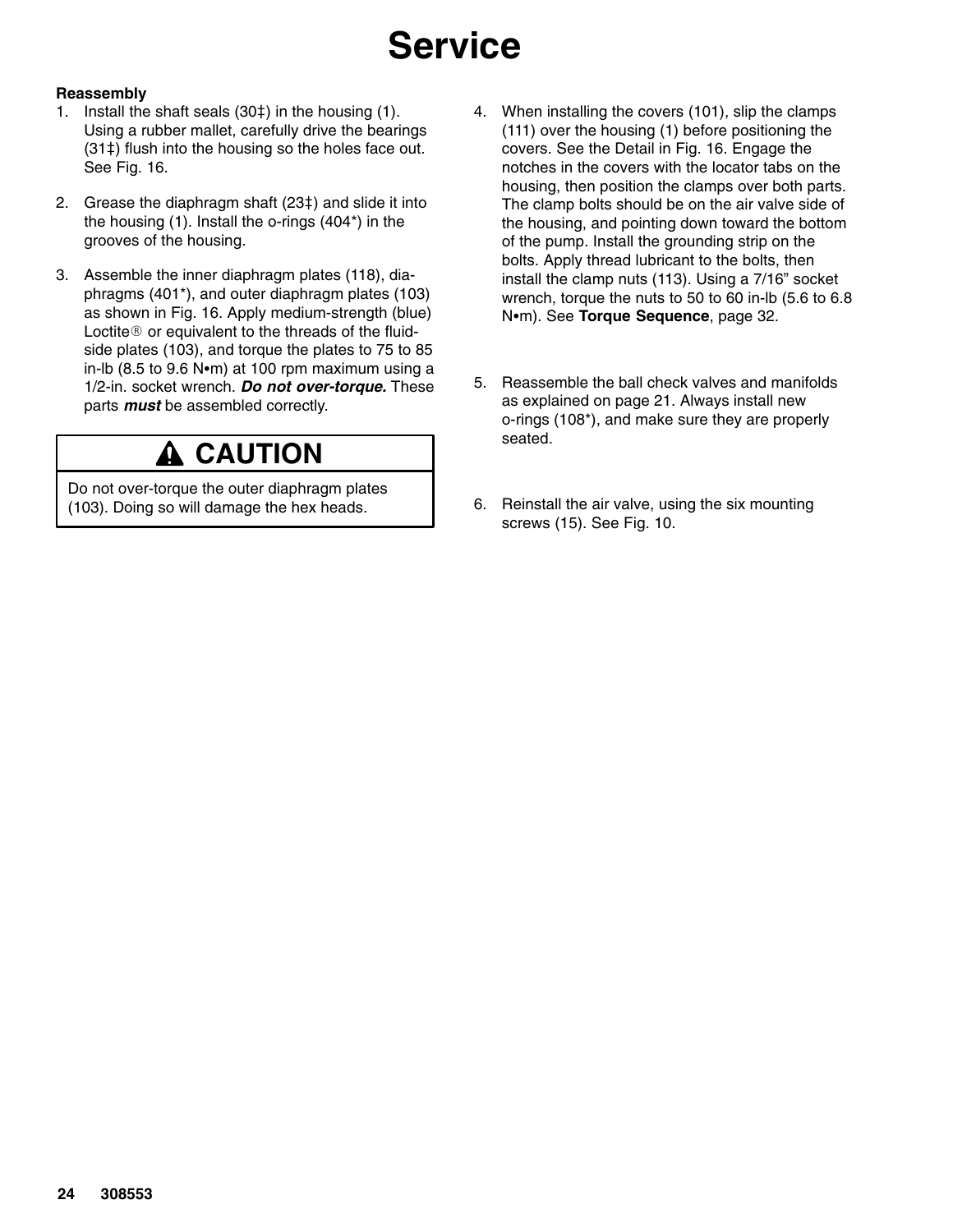

**308553 25**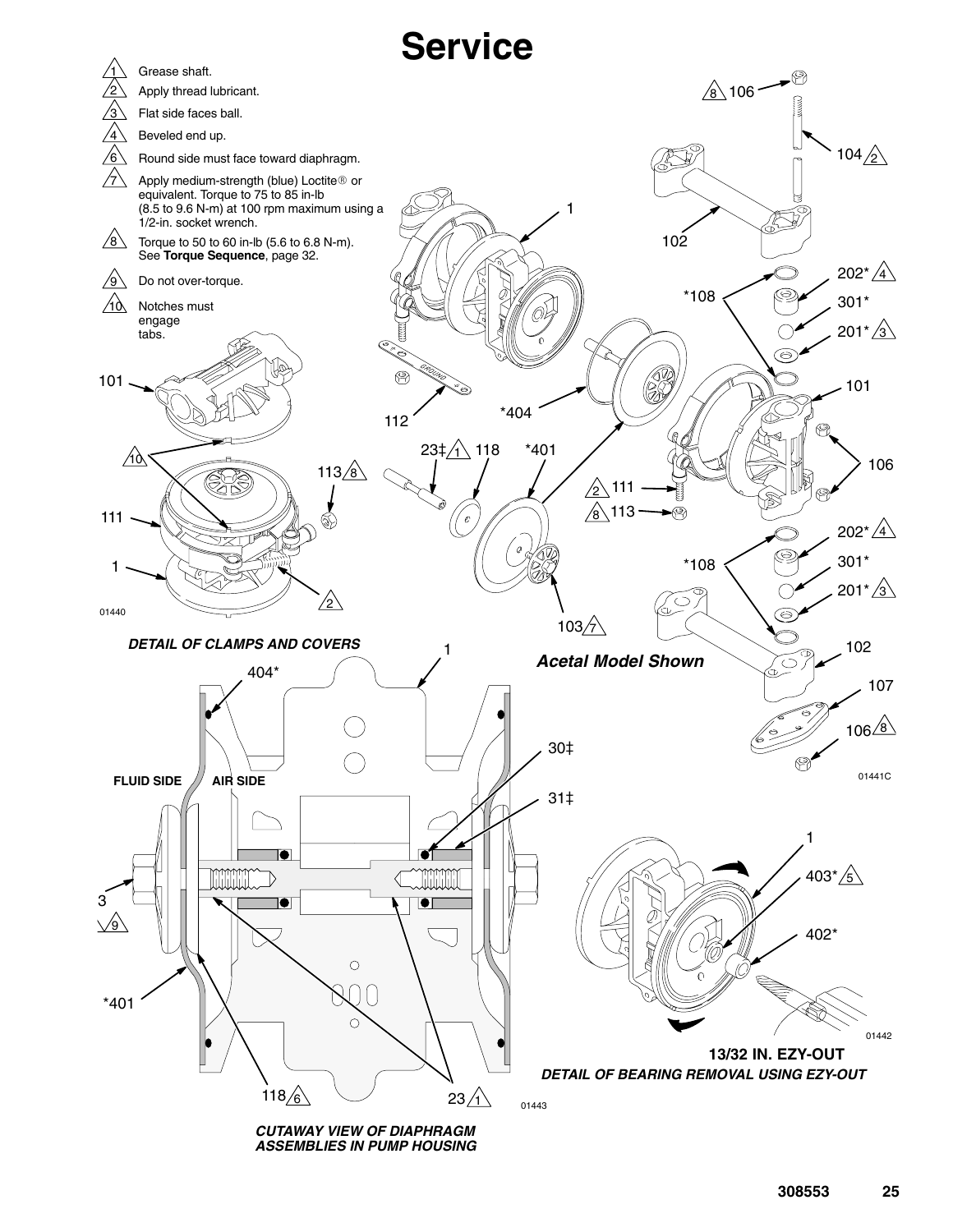# **Pump Matrix**

### **Husky 307 Acetal and Polypropylene Pumps, Series F**

Your Model No. is marked on the pump's serial plate. To determine the Model No. of your pump from the following matrix, select the six digits which describe your pump, working from left to right. The first digit is always **D**, designating Husky diaphragm pumps. The remaining five digits define the materials of construction. For example, a pump with a polypropylene air motor, acetal fluid section, acetal seats, PTFE balls, and PTFE diaphragms is Model **D 3 1 2 1 1.** To order replacement parts, refer to the part lists on pages 28 to 29. *The digits in the matrix do not correspond to the ref. nos. in the parts drawing and lists.*

| <b>Diaphragm</b><br>Pump | <b>Air Motor</b>  | <b>Fluid Section</b>         | —                 | <b>Seats</b>      | <b>Balls</b>                 | <b>Diaphragms</b>            |
|--------------------------|-------------------|------------------------------|-------------------|-------------------|------------------------------|------------------------------|
| D (for all pumps)        | 3 (polypropylene) | 1 (acetal)                   | —                 | 1 (not used)      | $1$ (PTFE)                   | $1$ (PTFE)                   |
|                          |                   | 2 (polypropylene)            | $\qquad \qquad -$ | 2 (acetal)        | 2 (not used)                 | 2 (not used)                 |
|                          |                   | A (acetal BSPT)              | $\qquad \qquad$   | 3 (316 sst)       | 3 (316 sst)                  | 3 (not used)                 |
|                          |                   | B<br>(polypropylene<br>BSPT) | $\qquad \qquad -$ | 4 (not used)      | 4 (not used)                 | 4 (not used)                 |
|                          |                   |                              | —                 | 5 (not used)      | 5 (TPE)                      | 5 (TPE)                      |
|                          |                   |                              | —                 | 6 (not used)      | 6 (Santoprene <sup>®</sup> ) | 6 (Santoprene <sup>®</sup> ) |
|                          |                   |                              | —                 | 7 (not used)      | 7 (buna-N)                   | 7 (buna-N)                   |
|                          |                   |                              | —                 | 8 (not used)      | 8 (not used)                 | 8 (not used)                 |
|                          |                   |                              | -                 | 9 (polypropylene) | 9 (not used)                 | 9 (not used)                 |

### **Husky 307 Acetal and Polypropylene Pumps, Series F continued**

#### **Model 248167**

Same as D31277 except with split inlets/outlets.

#### **Model 248168**

Same as D31255 except with split inlets/outlets.

#### **Model 246169**

Same as D32255 except with split inlets/outlets.

#### **Model 248170**

Same as D32977 except with split inlets/outlets.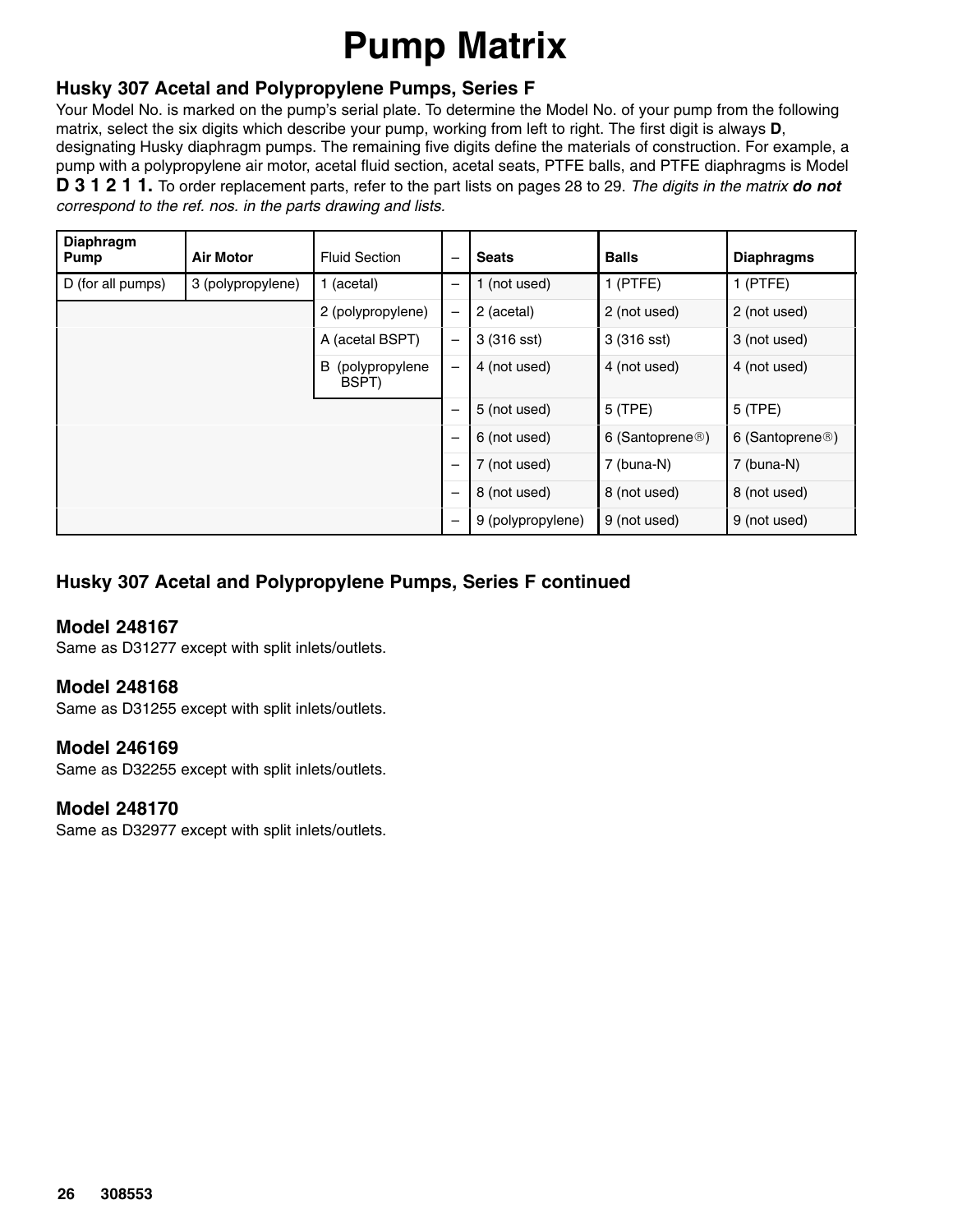# **Repair Kit Matrix**

#### **For Husky 307 Acetal and Polypropylene Pumps, Series F**

Repair Kits may be ordered separately. To repair the air valve, order **Part No. 239952** (see page 28). Parts included in the Air Valve Repair Kit are marked with a symbol in the parts list, for example  $(2<sup>†</sup>)$ .

To repair your pump, select the six digits which describe your pump from the following matrix, working from left to right. The first digit is always **D**, the second digit is always **0** (zero), and the third is always **3**. The remaining three digits define the materials of construction. Parts included in the kit are marked with an asterisk in the parts list, for example (201\*). For example, if your pump has acetal seats, PTFE balls, and PTFE diaphragms, order Repair Kit **D 0 3 2 1 1.** If you only need to repair certain parts (for example, the diaphragms), use the 0 (null) digits for the seats and balls, and order Repair Kit **D 0 3 0 0 1.** *The digits in the matrix do not correspond to the ref. nos. in the parts drawing and lists on pages 28 to 29.*

| <b>Diaphragm</b><br><b>Pump</b> | Null              | O-rings    | -                        | <b>Seats</b>      | <b>Balls</b>                 | <b>Diaphragms</b>            |
|---------------------------------|-------------------|------------|--------------------------|-------------------|------------------------------|------------------------------|
| D (for all pumps)               | 0 (for all pumps) | $3$ (PTFE) |                          | $0$ (null)        | $0$ (null)                   | $0$ (null)                   |
|                                 |                   |            | —                        | 1 (not used)      | $1$ (PTFE)                   | $1$ (PTFE)                   |
|                                 |                   |            |                          | 2 (acetal)        | 2 (not used)                 | 2 (not used)                 |
|                                 |                   |            |                          | 3 (316 sst)       | 3 (316 sst)                  | 3 (not used)                 |
|                                 |                   |            |                          | 4 (not used)      | 4 (not used)                 | 4 (not used)                 |
|                                 |                   |            |                          | 5 (not used)      | 5 (TPE)                      | 5 (TPE)                      |
|                                 |                   |            |                          | 6 (not used)      | 6 (Santoprene <sup>®</sup> ) | 6 (Santoprene <sup>®</sup> ) |
|                                 |                   |            | $\overline{\phantom{0}}$ | 7 (not used)      | 7 (buna-N)                   | 7 (buna-N)                   |
|                                 |                   |            | —                        | 8 (not used)      | 8 (not used)                 | 8 (not used)                 |
|                                 |                   |            | —                        | 9 (polypropylene) | 9 (not used)                 | 9 (not used)                 |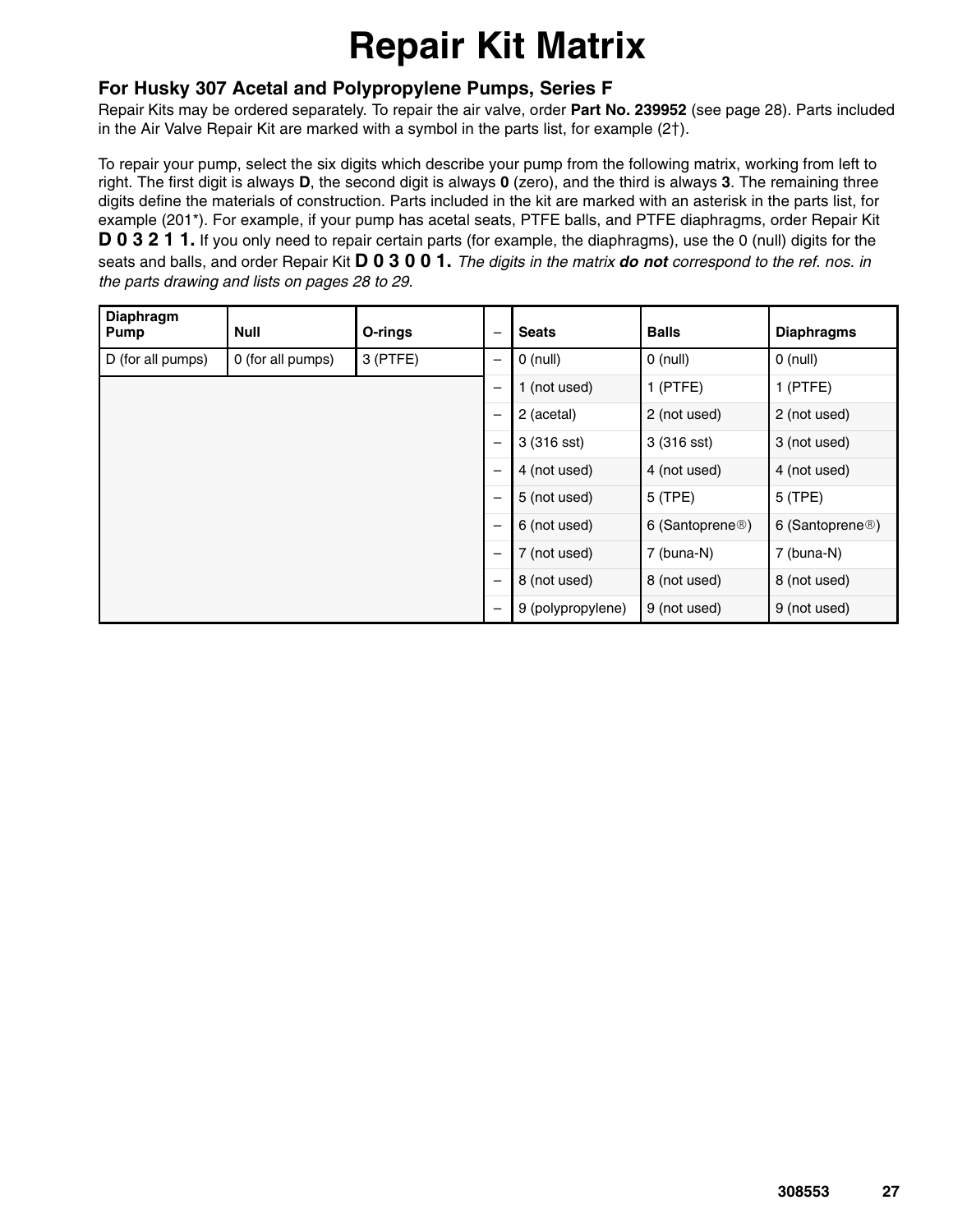### **Air Motor Parts List (Matrix Column 2)**

| <b>Digit</b> | Ref.<br>No. | Part No. | <b>Description</b>                                                                       | Qty            |
|--------------|-------------|----------|------------------------------------------------------------------------------------------|----------------|
| 3            | 1           | 187705   | HOUSING, center;<br>polypropylene;<br>see page 29                                        | $\mathbf{1}$   |
|              | 2†          | 187706   | COVER, air valve;<br>polypropylene                                                       | 1              |
|              | 3†          | 187722   | SPRING, compression;<br>sst                                                              | $\blacksquare$ |
|              | 4†          | 187853   | STOP, link; acetal                                                                       | $\mathbf{1}$   |
|              | 5†          | 192675   | CUP, valve; acetal                                                                       | 1              |
|              | 6†          | 187728   | SPRING, compression;<br>sst                                                              | $\mathbf{1}$   |
|              | 7†          | 187730   | COLLAR, detent; sst                                                                      | $\blacksquare$ |
|              | 8†          | 111629   | BALL, detent; carbide                                                                    | 1              |
|              | 9†          | 187726   | BEARING, link; acetal;<br>see page 29                                                    | 1              |
|              | 10          | 111631   | SCREW, thread-forming;<br>1/4-20; 0.375 in. (9.5<br>mm) long; see page 29                | 2              |
|              | 11          | 112933   | MUFFLER; see page 29                                                                     | $\mathbf{1}$   |
|              | 12          | 187719   | SEAL, plate, valve;<br>buna-N; see page 29                                               | 1              |
|              | 13          | 187720   | PLATE, valve; sst;<br>see page 29                                                        | $\mathbf{1}$   |
|              | 14†         | 187718   | SADDLE, shift; acetal                                                                    | $\mathbf{1}$   |
|              | 15†         | 111630   | SCREW, thread-forming;<br>10-14 size; 0.75 in.<br>(19 mm) long; see below<br>and page 29 | 7              |

| <b>Digit</b> | Ref.<br>No.     | Part No. | <b>Description</b>                                             | Qty            |
|--------------|-----------------|----------|----------------------------------------------------------------|----------------|
|              | 16†             | 187724   | LINK, actuator; sst                                            | 1              |
|              | $17+$           | 188175   | SPACER, link; acetal                                           | $\blacksquare$ |
|              | 18†             | 111750   | WASHER, plain; sst                                             | 1              |
|              | 19†             | 111624   | O-RING; buna-N                                                 | 1              |
|              | 20†             | 111625   | O-RING; buna-N                                                 | 1              |
|              | 21†             | 187727   | SHAFT, reset; sst                                              | 1              |
|              | 22†             | 192526   | LINK, detent; sst                                              | 1              |
|              | 23‡             | 191781   | SHAFT, diaphragm; sst;<br>see page 29                          | $\mathbf{1}$   |
|              | 26†             | 111920   | GREASE, general pur-<br>pose; 0.375 oz. (10.5 g);<br>not shown | 1              |
|              | $27+$           | 100179   | NUT, hex; 10-24;<br>see page 29                                | $\blacksquare$ |
|              | 28†             | 102790   | SCREW; 10-24;<br>0.75 in. (19 mm) long;<br>see page 29         | 1              |
|              | 29†             | 100718   | LOCKWASHER, int.<br>tooth; no. 10; see page<br>29              | 1              |
|              | 30 <sup>†</sup> | 113704   | PACKING, u-cup; fluoroe-<br>lastomer                           | 2              |
|              | 31 <sup>†</sup> | 191779   | <b>BEARING</b> ; acetal                                        | 2              |

- *These parts are included in Air Valve Kit 239952, which may be purchased separately. The kit includes only one screw (15), shown below, and a tube of grease (26).*
- *These parts are included in Diaphragm Shaft Kit 239014, which may be purchased separately.*
- *Not supplied with Polypropylene pump.*

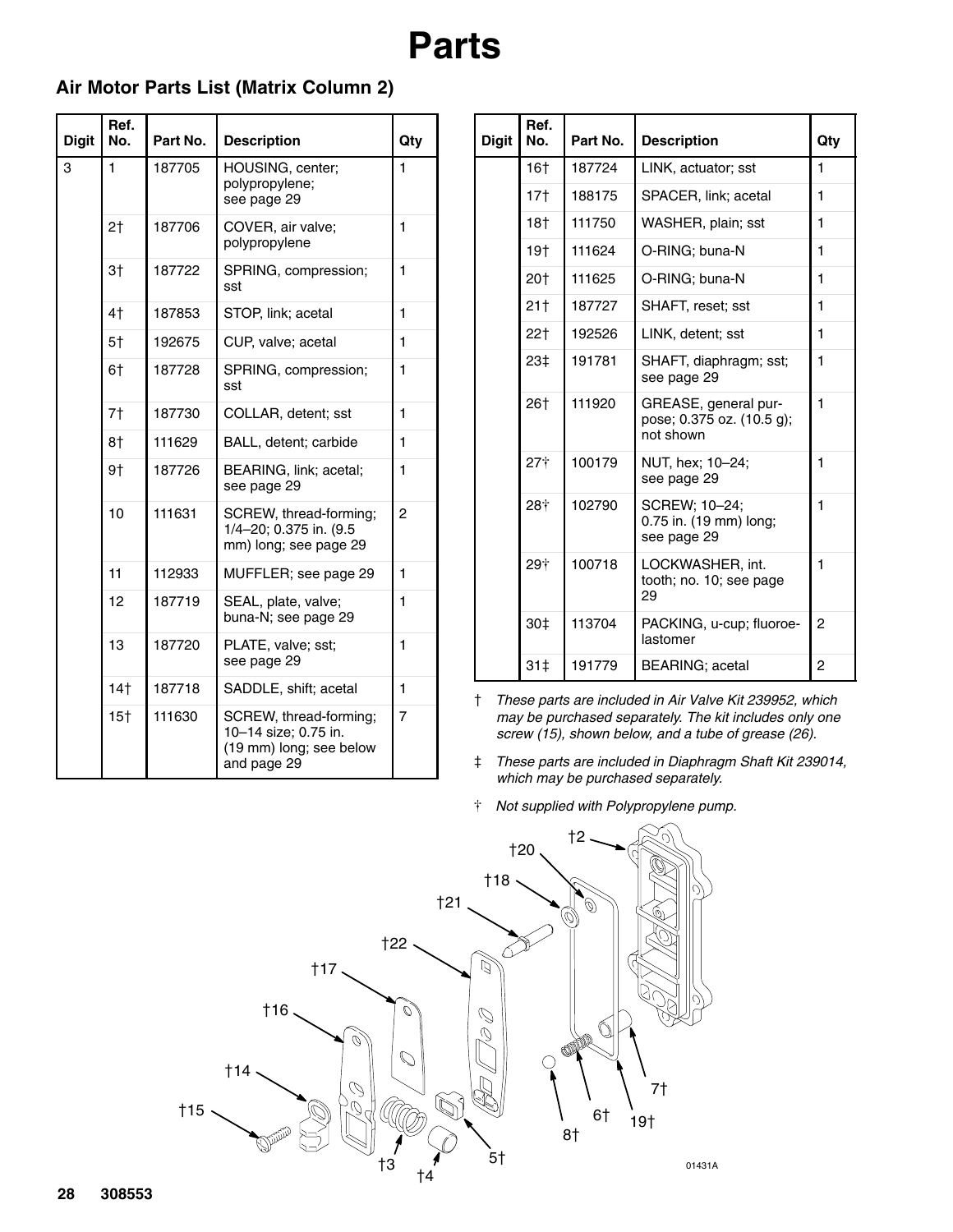## **Parts**

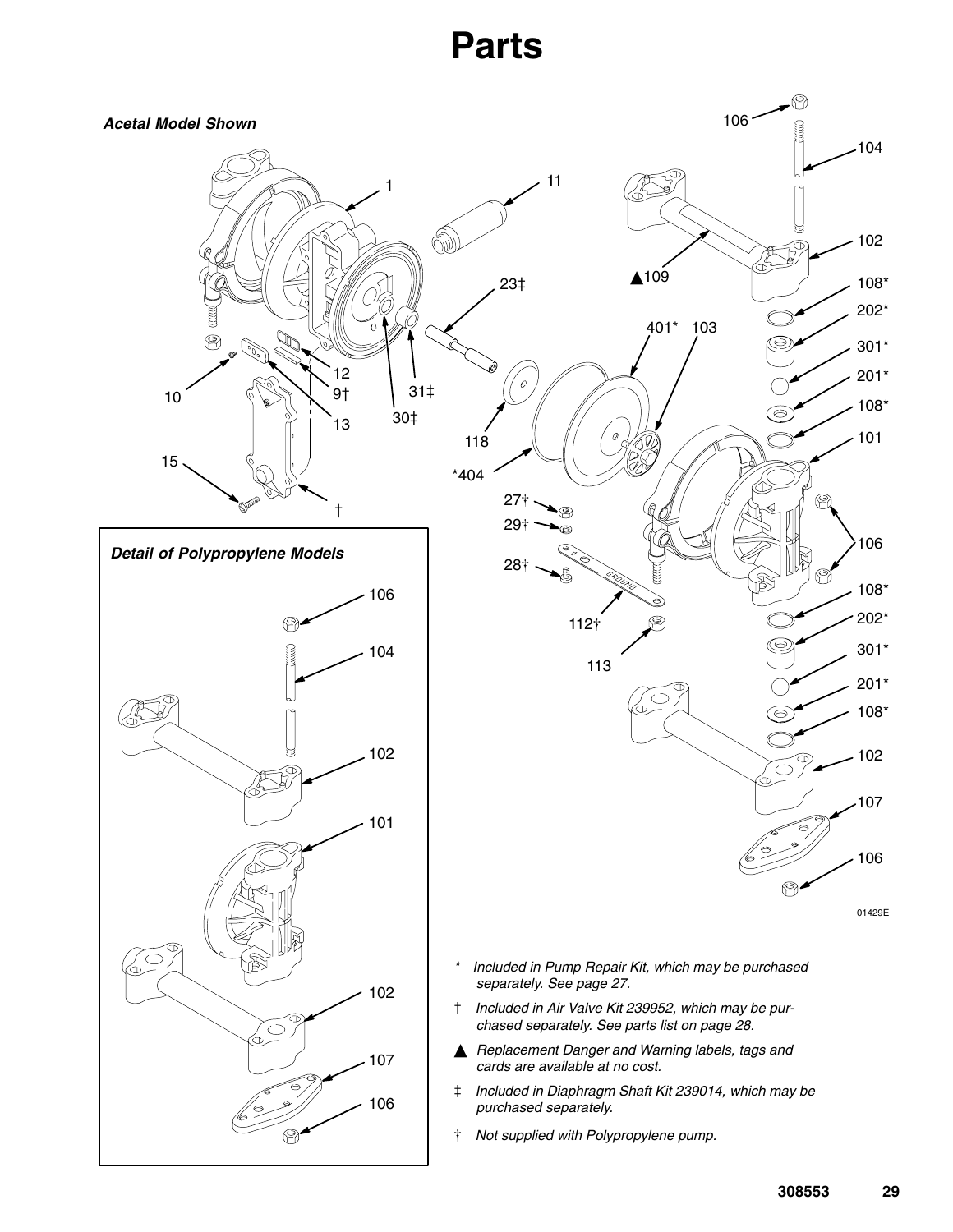### **Fluid Section Parts List (Matrix Column 3)**

| <b>Digit</b> | Ref.<br>No. | Part No. | <b>Description</b>                                 | Qty            |
|--------------|-------------|----------|----------------------------------------------------|----------------|
| 1            | 101         | 187701   | COVER, fluid; acetal with<br>conductive sst fibers | 2              |
|              | 102         | 235337   | MANIFOLD; acetal with<br>conductive sst fibers     | 2              |
|              | 103         | 187711   | PLATE, fluid side; acetal                          | 2              |
|              | 104         | 188999   | ROD, tie; 5/16-18                                  | 4              |
|              | 106         | 117233   | NUT; 5/16-18                                       | 8              |
|              | 107         | 187721   | <b>FEET</b>                                        | $\overline{2}$ |
|              | 108         | 111603   | O-RING; PTFE                                       | 8              |
|              | 109         | 187732   | LABEL, warning                                     | 1              |
|              | 111         | 187820   | <b>CLAMP</b>                                       | 2              |
|              | 112         | 191079   | STRIP, grounding                                   | 1              |
|              | 113         | 112499   | NUT, clamp; 1/4-28                                 | 2              |
|              | 118         | 191741   | PLATE, air side; sst                               | 2              |
| 2            | 101         | 187702   | COVER, fluid;<br>polypropylene                     | $\overline{c}$ |
|              | 102         | 235338   | <b>MANIFOLD:</b><br>polypropylene                  | 2              |
|              | 103         | 187712   | PLATE, fluid side;<br>polypropylene                | 2              |
|              | 104         | 188999   | ROD, tie; 5/16-18                                  | 4              |
|              | 106         | 117233   | NUT; 5/16-18                                       | 8              |
|              | 107         | 187721   | <b>FEET</b>                                        | 2              |
|              | 108         | 111603   | O-RING; PTFE                                       | 8              |
|              | 109         | 187732   | LABEL, warning                                     | 1              |
|              | 111         | 187820   | <b>CLAMP</b>                                       | 2              |
|              | 113         | 112499   | NUT, clamp; 1/4-28                                 | $\overline{c}$ |
|              | 118         | 191741   | PLATE, air side; sst                               | 2              |

| <b>Digit</b> | Ref.<br>No. | Part No. | <b>Description</b>                                             | Qty            |
|--------------|-------------|----------|----------------------------------------------------------------|----------------|
| A            | 101         | 187701   | COVER, fluid; acetal with<br>conductive sst fibers             | 2              |
|              | 102         | 239146   | MANIFOLD; acetal with<br>conductive sst fibers;<br><b>BSPT</b> | 2              |
|              | 103         | 187711   | PLATE, fluid side; acetal                                      | 2              |
|              | 104         | 188999   | ROD, tie: 5/16-18                                              | 4              |
|              | 106         | 117233   | NUT; 5/16-18                                                   | 8              |
|              | 107         | 187721   | FEET                                                           | 2              |
|              | 108         | 111603   | O-RING: PTFE                                                   | 8              |
|              | 109         | 187732   | LABEL, warning                                                 | 1              |
|              | 111         | 187820   | <b>CLAMP</b>                                                   | $\overline{2}$ |
|              | 112         | 191079   | STRIP, grounding                                               | 1              |
|              | 113         | 112499   | NUT, clamp; 1/4-28                                             | 2              |
|              | 118         | 191741   | PLATE, air side; sst                                           | 2              |
| B            | 101         | 187702   | COVER, fluid;<br>polypropylene                                 | 2              |
|              | 102         | 239147   | <b>MANIFOLD:</b><br>polypropylene; BSPT                        | 2              |
|              | 103         | 187712   | PLATE, fluid side;<br>polypropylene                            | 2              |
|              | 104         | 188999   | ROD, tie; 5/16-18                                              | 4              |
|              | 106         | 117233   | NUT; 5/16-18                                                   | 8              |
|              | 107         | 187721   | FEET                                                           | 2              |
|              | 108         | 111603   | O-RING; PTFE                                                   | 8              |
|              | 109         | 187732   | LABEL, warning                                                 | 1              |
|              | 111         | 187820   | <b>CLAMP</b>                                                   | 2              |
|              | 113         | 112499   | NUT, clamp; 1/4-28                                             | 2              |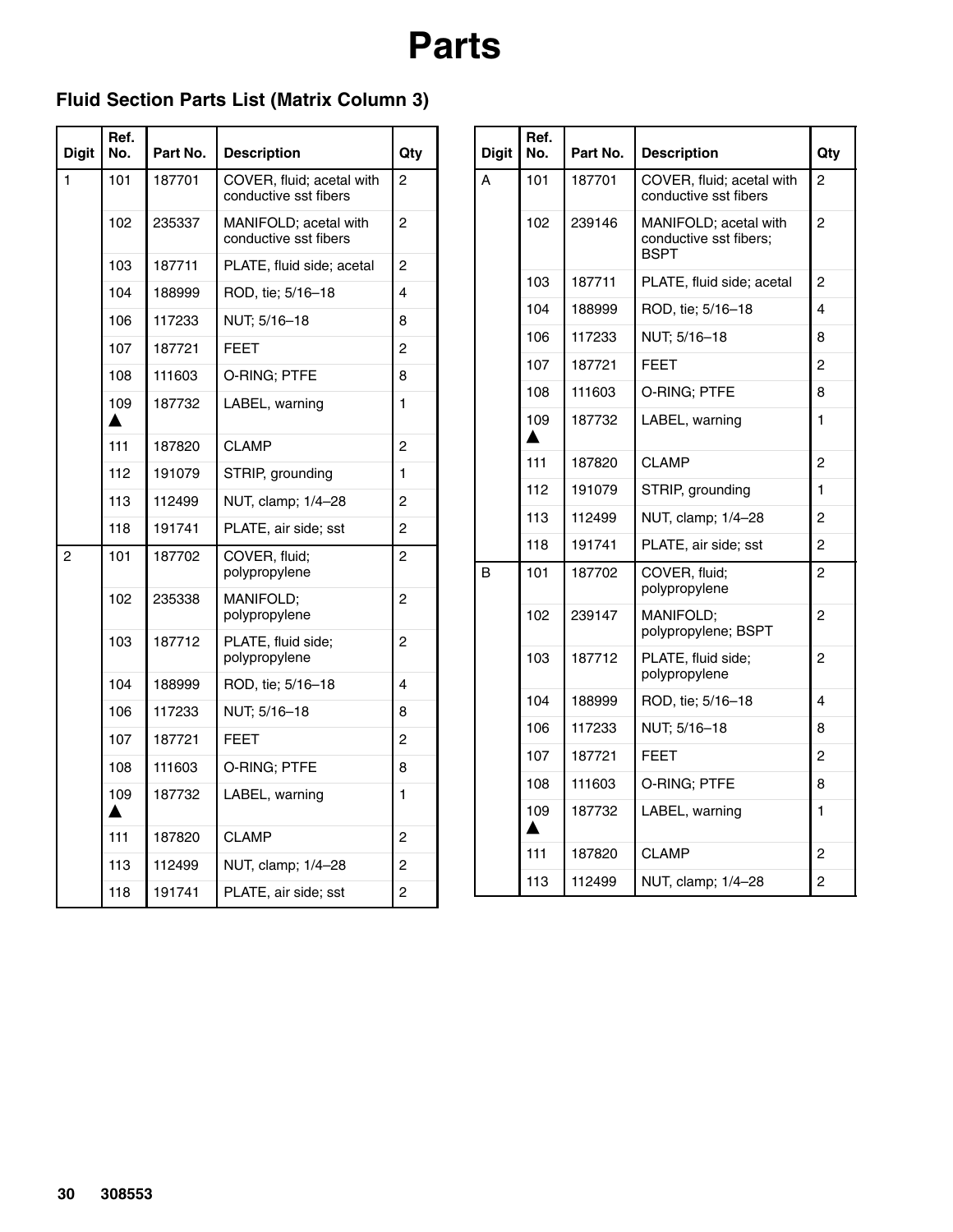# **Parts**

### **Seat Parts List (Matrix Column 4)**

| <b>Digit</b>   | Ref.<br>No. | Part No. | <b>Description</b>        | Qty |
|----------------|-------------|----------|---------------------------|-----|
| $\overline{2}$ | $201*$      | 187709   | SEAT; acetal              | 4   |
|                | $202*$      | 187707   | GUIDE; acetal             | 4   |
| 3              | $201*$      | 190245   | SEAT; 316 stainless steel | 4   |
|                | $202*$      | 187707   | GUIDE; acetal             | 4   |
| 9              | $201*$      | 187710   | SEAT; polypropylene       | 4   |
|                | $202*$      | 187708   | GUIDE; polypropylene      | 4   |

### **Ball Parts List (Matrix Column 5)**

| <b>Digit</b>   | Ref.<br>No. | Part No. | <b>Description</b>        | Qtv |
|----------------|-------------|----------|---------------------------|-----|
|                | $301*$      | 111626   | <b>BALL; PTFE</b>         | 4   |
| 3              | $301*$      | 112926   | BALL; 316 stainless steel | 4   |
| 5              | $301*$      | 111627   | <b>BALL; TPE</b>          | 4   |
| 6              | $301*$      | 113221   | BALL; Santoprene®         | 4   |
| $\overline{7}$ | $301*$      | 112884   | BALL; buna-N              | 4   |

### **Diaphragm Parts List (Matrix Column 6)**

| <b>Digit</b> | Ref.<br>No. | Part No. | <b>Description</b>                    | Qty            |
|--------------|-------------|----------|---------------------------------------|----------------|
|              | $401*$      | 187716   | DIAPHRAGM; PTFE                       | 2              |
|              | 404*        | 166071   | O-RING; buna-N                        | 2              |
| 5            | $401*$      | 187715   | DIAPHRAGM; TPE                        | $\overline{c}$ |
|              | 404*        | 166071   | O-RING; buna-N                        | $\overline{c}$ |
| 6            | $401*$      | 190754   | DIAPHRAGM:<br>Santoprene <sup>®</sup> | $\overline{c}$ |
|              | $404*$      | 166071   | O-RING; buna-N                        | 2              |
| 7            | $401*$      | 190209   | DIAPHRAGM: buna-N                     | 2              |
|              | 404*        | 166071   | O-RING; buna-N                        | 2              |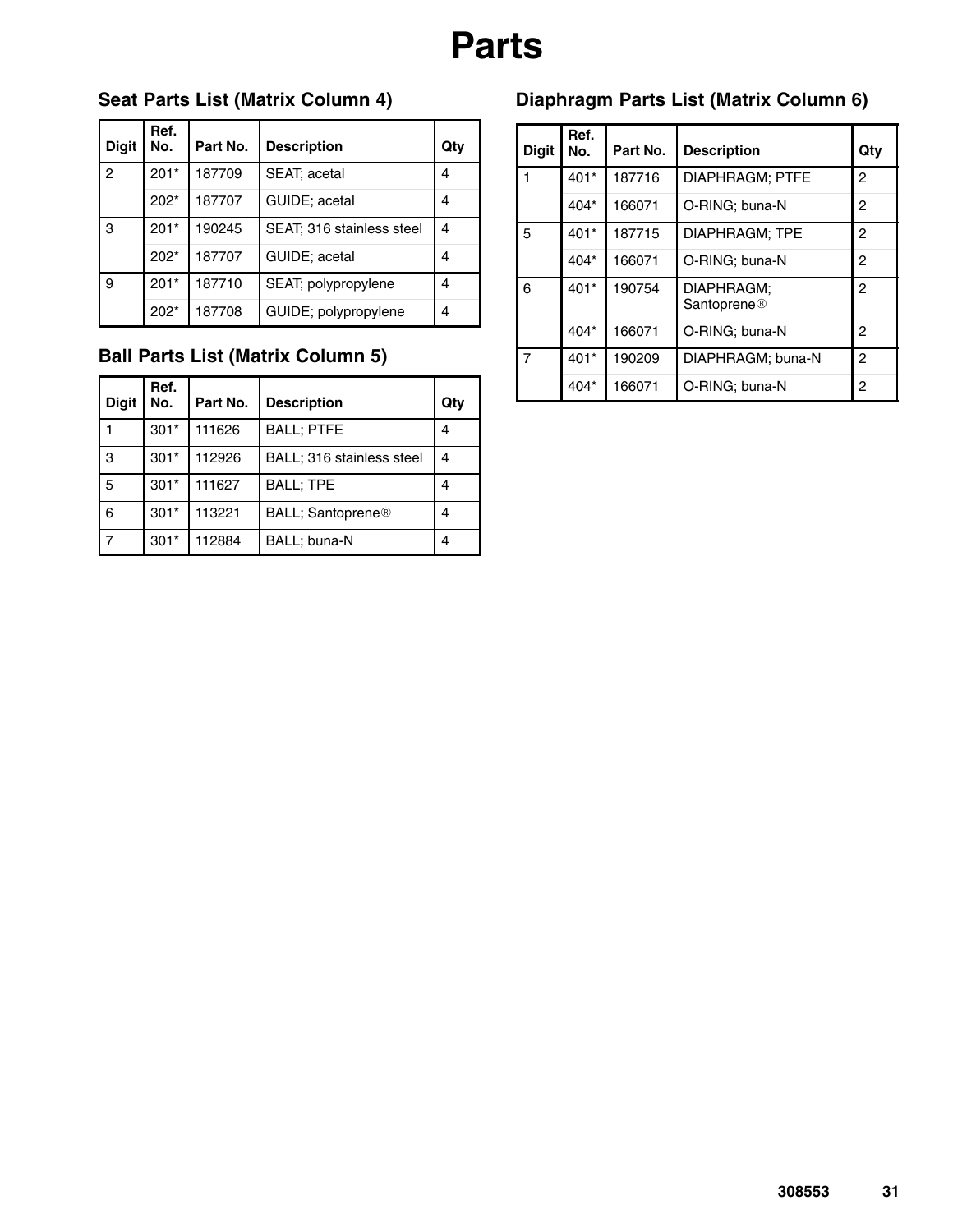# **Torque Sequence**

Always follow torque sequence when instructed to torque fasteners.

1. Left/Right Fluid Covers Torque bolts to  $50-60$  in-lb (5.6-6.8 N $\bullet$ m)



FRONT VIEW

3. Inlet Manifold Torque bolts to 50-60 in-lb  $(5.6-6.8 \text{ N} \cdot \text{m})$ 



BOTTOM VIEW

2. Outlet Manifold

Torque bolts to 50-60 in-lb  $(5.6-6.8 \text{ N} \cdot \text{m})$ 



TOP VIEW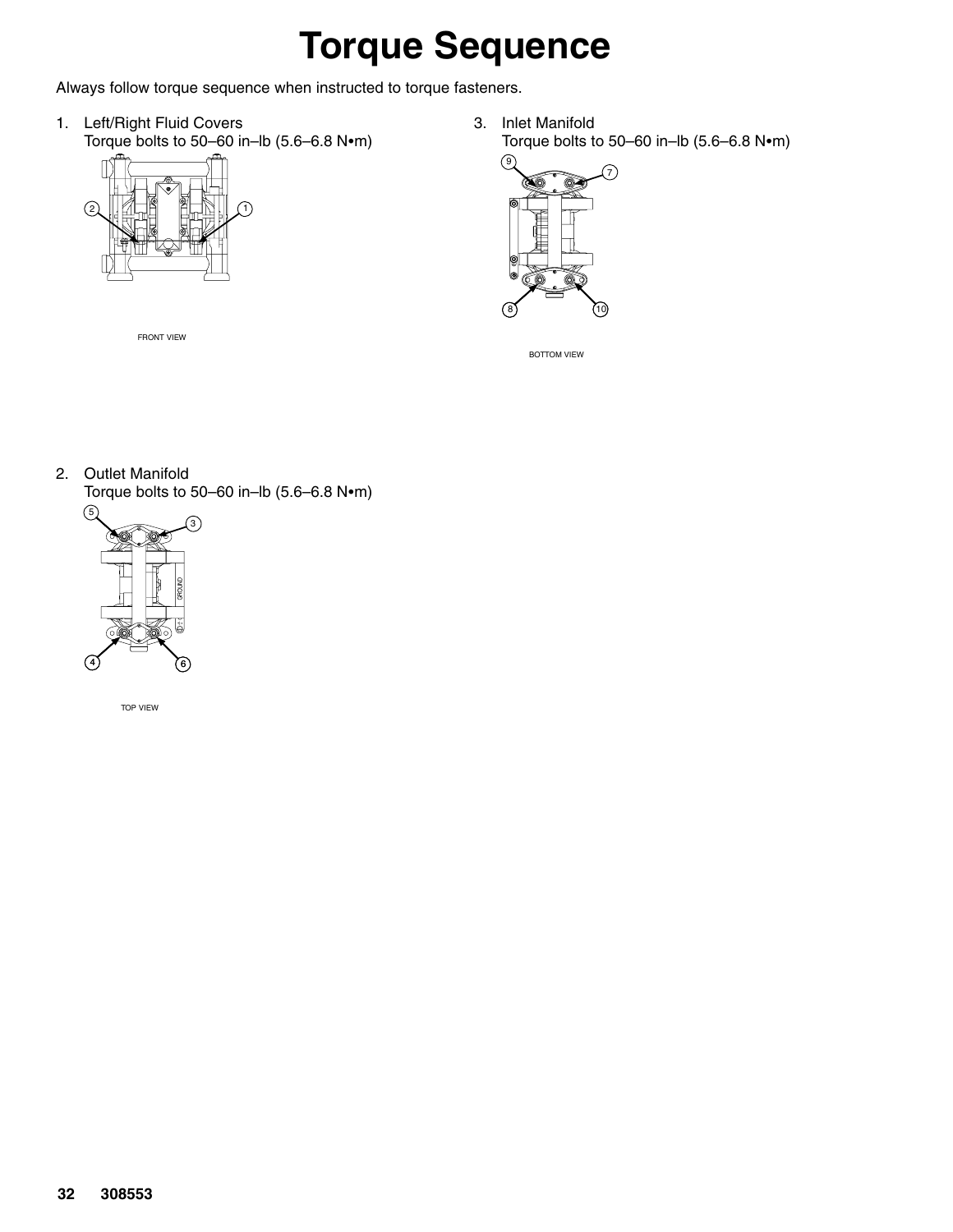# **Technical Data**

### **Pumps with PTFE Diaphragms**

| Maximum fluid working pressure  100 psi (0.7 MPa, 7 bar)  |
|-----------------------------------------------------------|
|                                                           |
| (0.14 to 0.7 MPa, 1.4 to 7 bar)                           |
| Maximum air consumption  5.5 SCFM (see chart)             |
| Maximum free flow delivery  6.5 gpm (24.6 l/min)          |
| Maximum pump speed 330 cpm                                |
| Maximum suction lift  7 ft (2.1 m) dry; 12 ft (3.7 m) wet |
| Maximum size pumpable solids  1/16 in. (1.6 mm)           |
| Sound power level,                                        |
| at full flow: (100 psi [0.7 MPa, 7 bar)  85 dBa           |

Sound power level,

at 70 psi (0.48 MPa, 4.8 bar) and 1 gpm (3.8 lpm) . 78 dBa berating temperature range  $\ldots \ldots \ldots \ldots$  40 to 150 $^{\circ}$  F Operating temperature range . . . . . . . . . . . . .  $(4.4 \text{ to } 65.5^{\circ} \text{ C})$  Air inlet size 1/4 npt(f) . . . . . . . . . . . . . . . . . . . . . . . . . . . . . . . . . . Fluid inlet and outlet size. 3/8 npt(f) . . . . . . . . . . . . . . . . . . . . . . Wetted parts . . . . . . . . Vary by model. See pages 28 and 30. Acetal models include acetal with conductive sst fibers. Non-wetted external parts . . . . . . . . acetal, polyester (labels), glass-filled polypropylene with conductive SST fibers, 303, 304 and 316 stainless steel Weight . . . . . . . . . . . . . . . . . . . . *Acetal Pumps:* 5.25 lb (2.4 kg) *Polypropylene Pumps:* 4.75 lb (2.2 kg) \* Sound power level measured per ISO standard 9614–2.

Loctite<sup>®</sup> is a registered trademark of the Loctite Corporation. Santoprene is a registered trademark of the Monsanto Company.

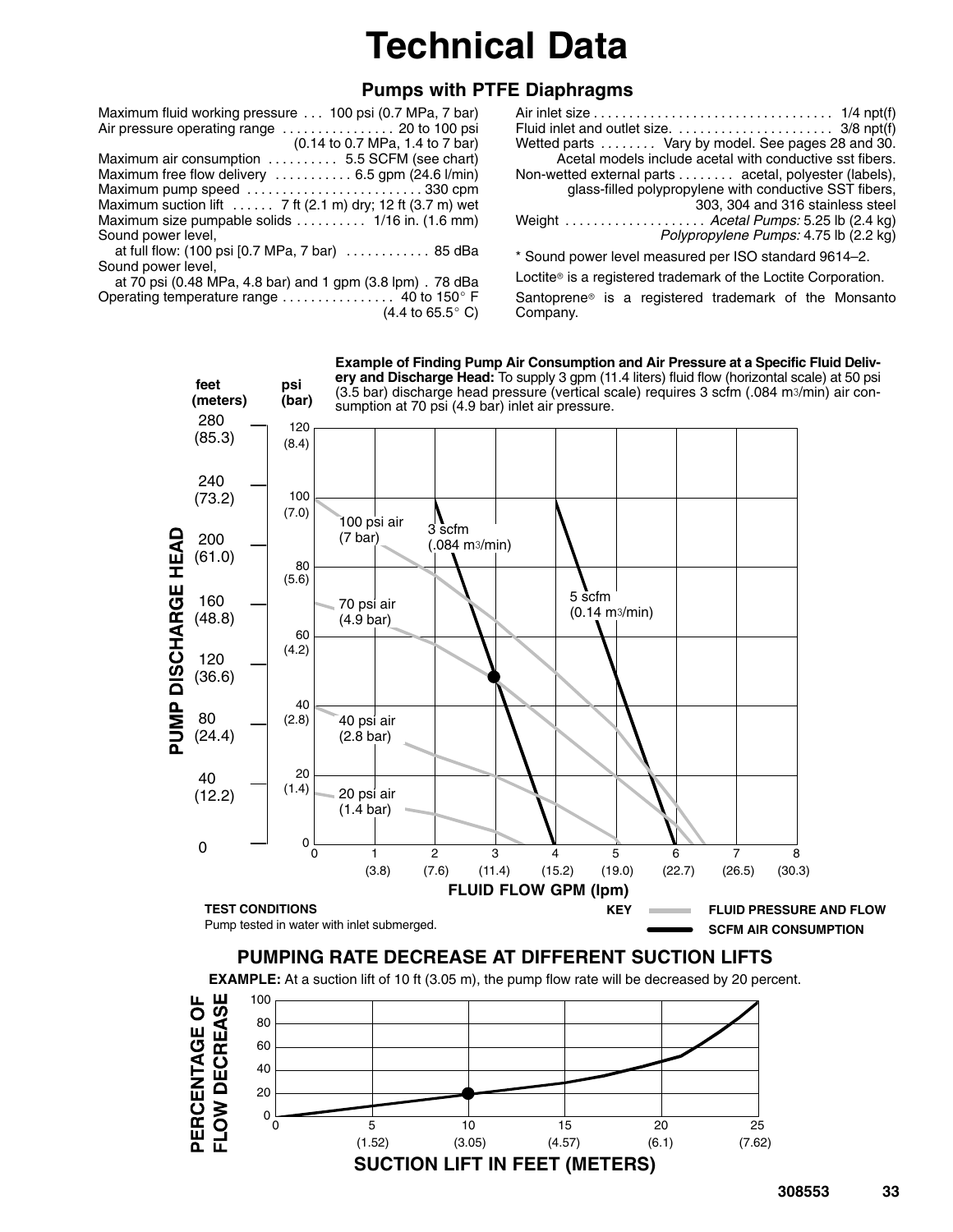# **Technical Data**

#### **Pumps with TPE or Buna-N Diaphragms**

Sound power level,

at 70 psi (0.48 MPa, 4.8 bar) and 1 gpm (3.8 lpm) . 78 dBa berating temperature range  $\ldots \ldots \ldots \ldots$  40 to 150° F Operating temperature range . . . . . . . . . .  $(4.4 \text{ to } 65.5^{\circ} \text{ C})$ 

| Fluid inlet and outlet size. $\dots \dots \dots \dots \dots \dots$ 3/8 npt(f) |
|-------------------------------------------------------------------------------|
| Wetted Parts  Vary by model. See pages 28 and 30.                             |
| Acetal models include acetal with conductive sst fibers.                      |
| Non-wetted external parts  acetal, polyester (labels),                        |
| glass-filled polypropylene with conductive SST fibers,                        |
| 303, 304 and 316 stainless steel                                              |
| Weight  Acetal Pumps: 5.25 lb (2.4 kg)                                        |
| Polypropylene Pumps: 4.75 lb (2.2 kg)                                         |
| $*$ Sound power level measured per ISO standard $9611-2$                      |

ound power level measured per ISO standard 9614–2.

Loctite® is a registered trademark of the Loctite Corporation. Santoprene is a registered trademark of the Monsanto Company.

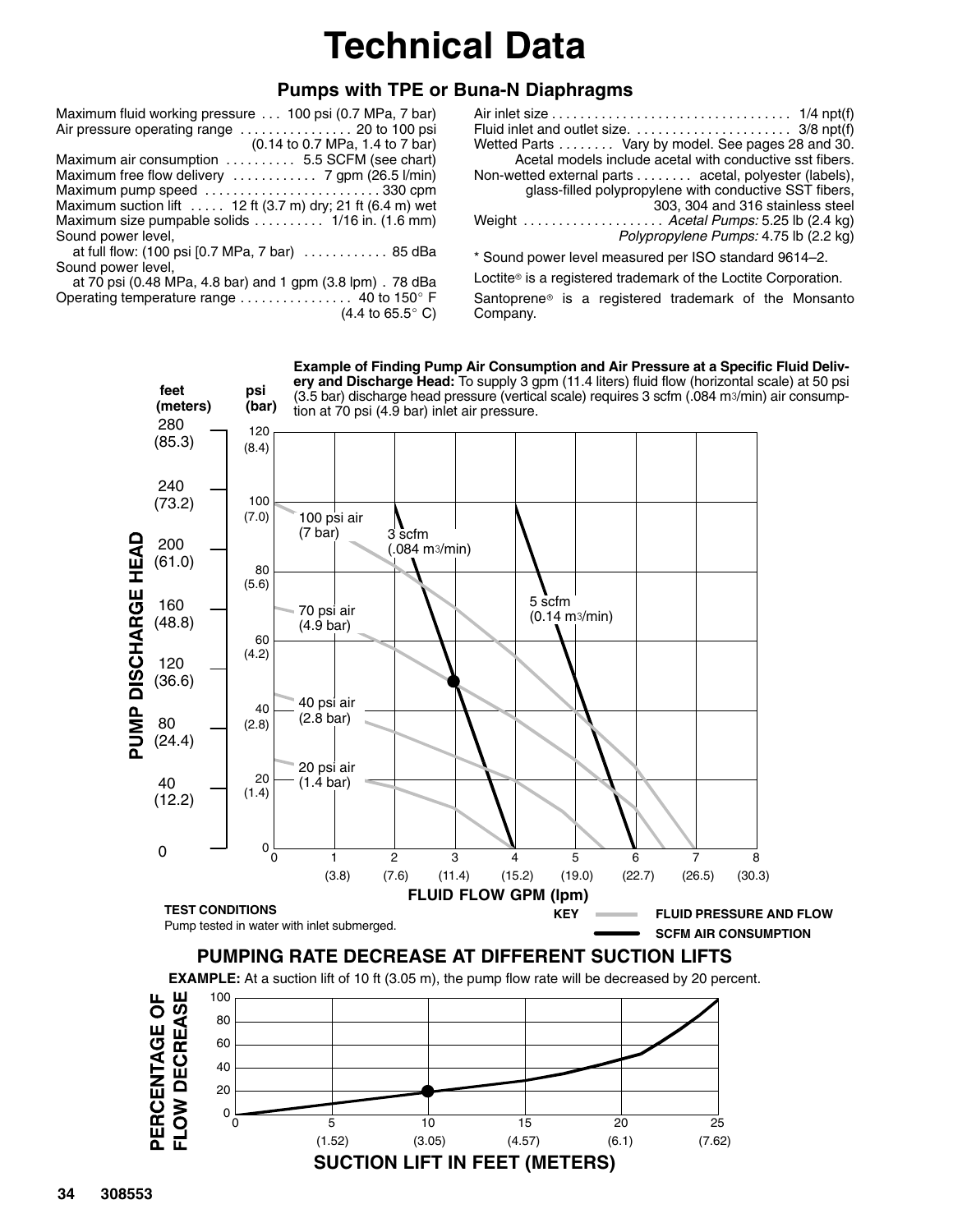## **Dimensions**

#### **FRONT VIEW**

**SIDE VIEW**



**WALL BRACKET 224-835**



**PUMP MOUNTING HOLE PATTERN**



Four 0.438 in. (11 mm) dia. holes (to mount bracket to wall)

07316B